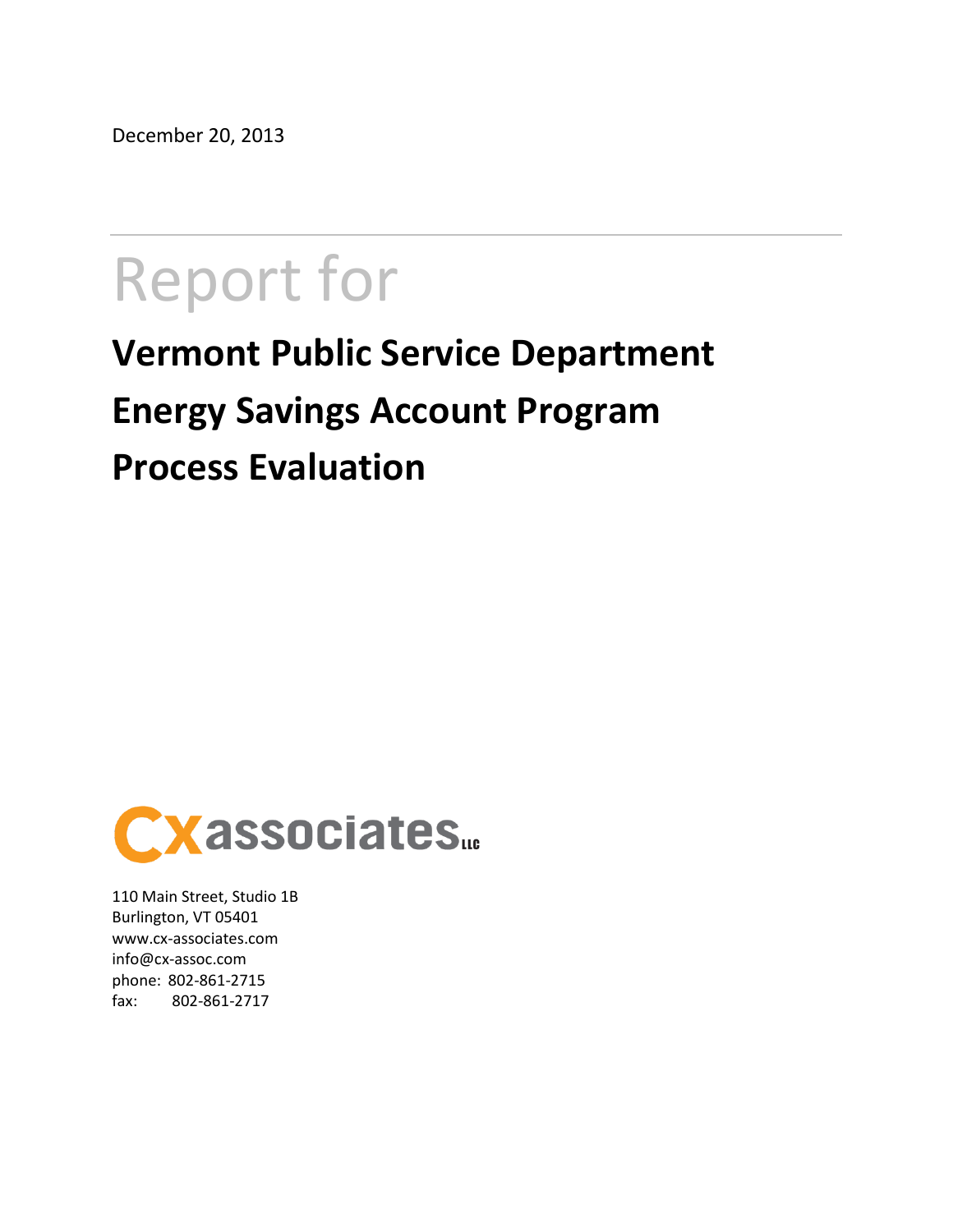## **Table of Contents**

| $\mathbf{L}$   |                                                                                            |
|----------------|--------------------------------------------------------------------------------------------|
| Α.             |                                                                                            |
| П.             |                                                                                            |
| III.           |                                                                                            |
| А.             |                                                                                            |
| <b>B.</b>      | Procedural History to Date: Program Design Considerations and Participation Limitations  3 |
| IV.            |                                                                                            |
| Α.             |                                                                                            |
| <b>B.</b>      |                                                                                            |
| V.             |                                                                                            |
| Α.             |                                                                                            |
| VI.            |                                                                                            |
| VII.           |                                                                                            |
| VIII.          |                                                                                            |
| Α.             |                                                                                            |
| <b>B.</b>      |                                                                                            |
| $\mathsf{C}$ . |                                                                                            |
| IX.            |                                                                                            |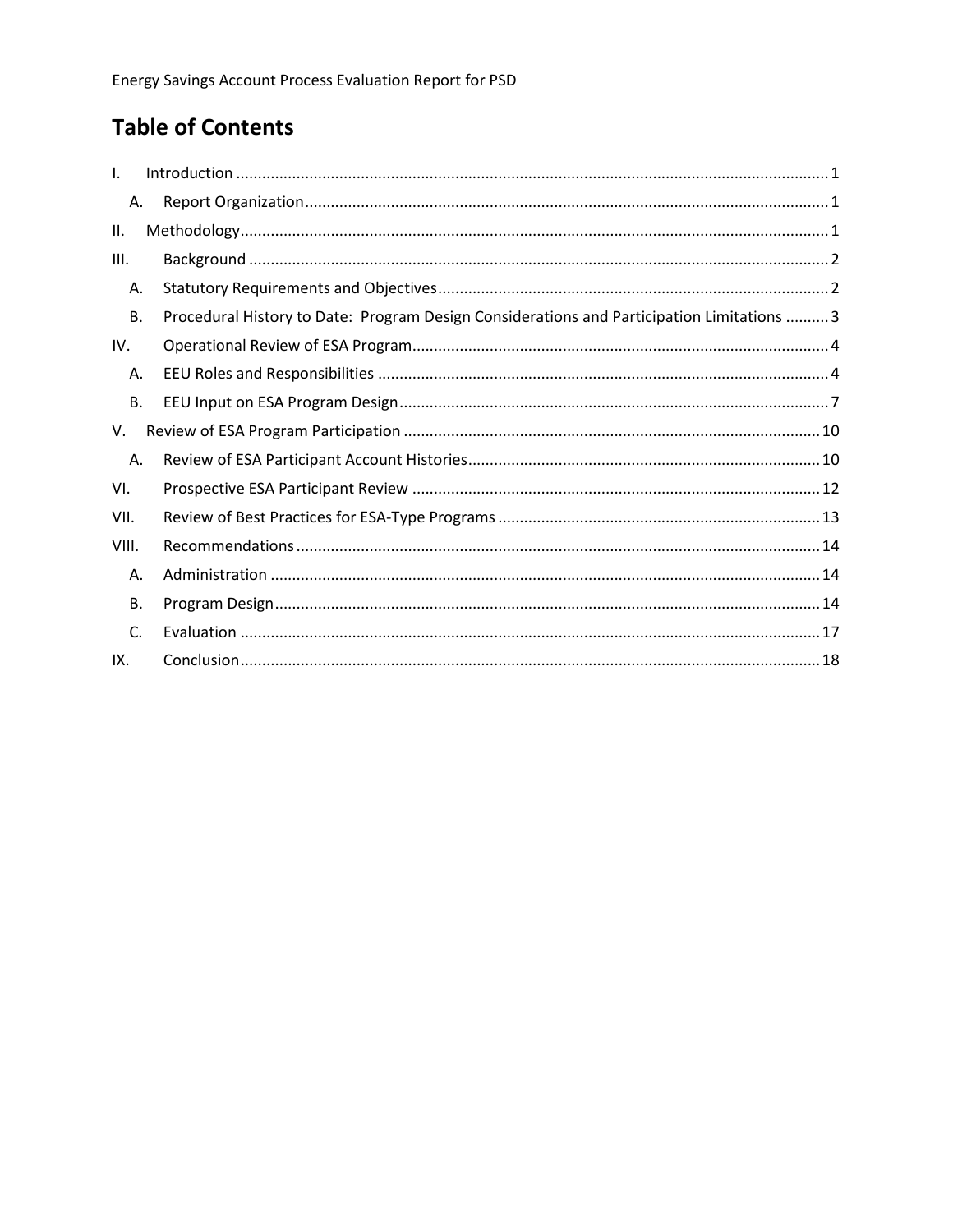## <span id="page-2-0"></span>**I. Introduction**

This report presents the findings of the process evaluation of the State of Vermont's Energy Savings Account (ESA) program. This process evaluation report fulfills a statutory requirement for the Vermont Public Service Board (PSB) to evaluate "participation and experience with the ESA option,"<sup>[1](#page-2-3)</sup> and fulfills one evaluation component included in the Department of Public Service's (DPS) Board approved EEU evaluation plan<sup>[2](#page-2-4)</sup>. The scope of this evaluation includes an investigation of the ESA program statutory requirements to date, an operational review of the ESA program administration by Efficiency Vermont (EVT), an assessment of the experiences of ESA program participants, and elicitation of insights from potential program participants. The perspectives of non-participants, participants, and EVT were gained through stakeholder interviews. The interview findings informed the development of the recommendations for the ESA program.

## <span id="page-2-1"></span>*A. Report Organization*

Following this introduction is a description of the methodology employed for the evaluation. The next section provides background information on the ESA program, including the program's statutory requirements and objectives, the procedural history to date, and program design considerations and participation limitations. Section IV presents an operational review of the ESA program, a description of EVT roles and responsibilities, and an assessment of challenges and opportunities for the program. Section [V](#page-11-0) is a technical review of past and current ESA program participation, including a review of ESA participant account histories. Section [VI](#page-13-0) presents a review of insights from prospective ESA participants. Section [VII](#page-14-0) provides a high-level review of best practices for ESA-type programs. The report concludes with a presentation of recommendations for improving the ESA program design and administration.

## <span id="page-2-2"></span>**II. Methodology**

This ESA program evaluation included the following key elements:

- 1. Research into the ESA program statutory requirements and program design,
- 2. High-level review of best practices for ESA or other similar program implementation in other states,
- 3. In depth interviews with:
	- a. Program participants
	- b. Non-participants that are qualified to participate
	- c. Efficiency Vermont (EVT) personnel responsible for ESA program management and implementation
- 4. Review of ESA program documentation including customer level tracking and reporting documents

The EVT interviews and data reviews provided insights into EVT roles, processes, challenges, and opportunities for the success of the ESA program. The participant and non-participant interviews were designed to elicit perspectives on the ease of participation, barriers to entry, the overall value of the

<span id="page-2-3"></span><sup>&</sup>lt;sup>1</sup> State of Vermont Public Service Board, "Energy Savings Account Option for Customer Self-Administration of

<span id="page-2-4"></span>[Energy Efficiency," Attachment A. 12/22/2009.](http://psb.vermont.gov/sites/psb/files/ESA_Order_attachment.pdf)<br><sup>2</sup> State of Vermont Public Service Board, "Vermont Department of Public Service Electric Energy Efficiency [Evaluation Plan, 2012-2014." 4/1/2011.](http://psb.vermont.gov/sites/psb/files/projects/EEU/drp/4-1-11DPSEEUEvaluationPlan2012-2014.pdf)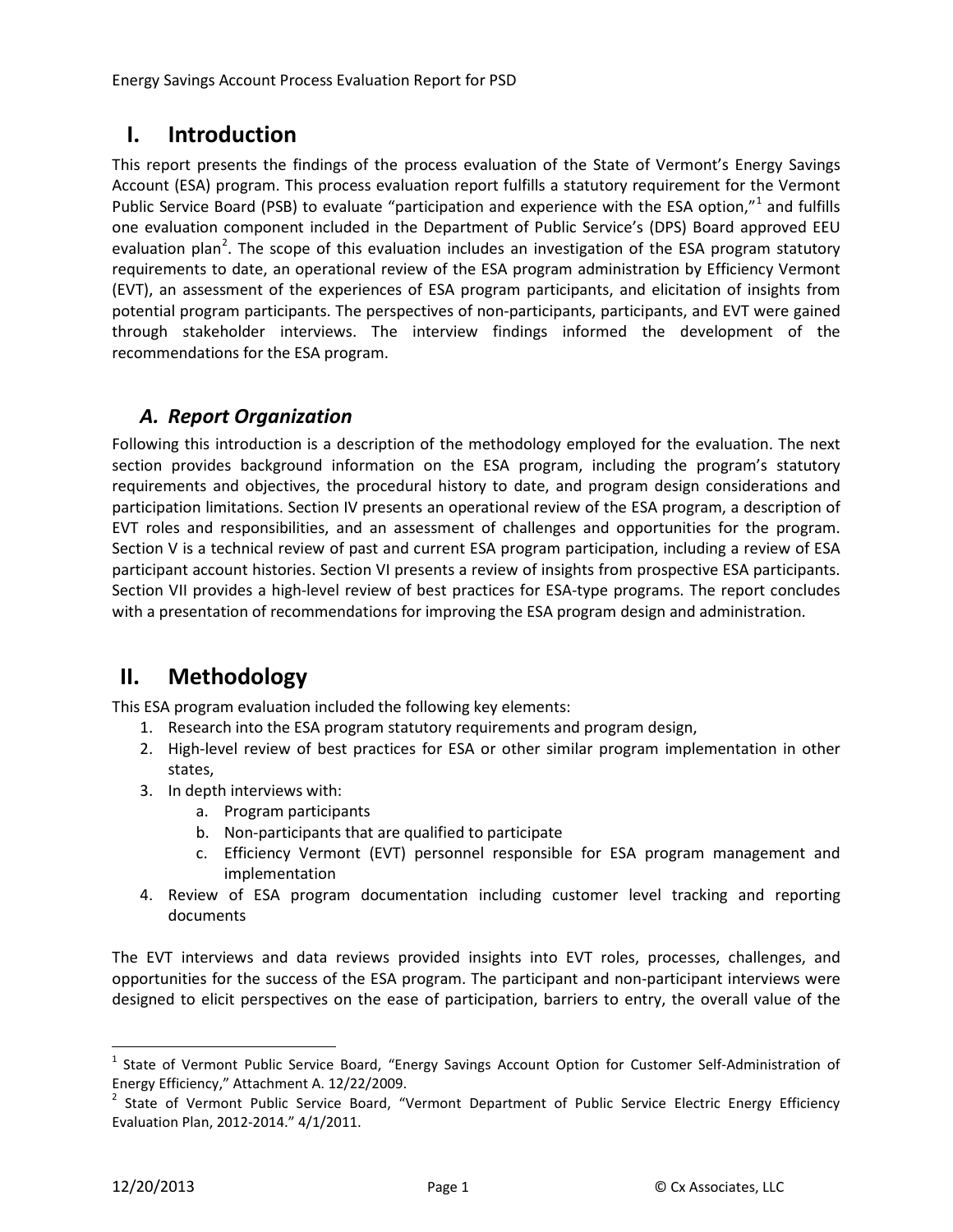program, and recommended program design modifications. The research findings were summarized and synthesized into recommendations for improving the ESA program design and administration.

## <span id="page-3-0"></span>**III. Background**

This section provides a review of ESA program statutory requirements and objectives, and the procedural history to date, including program design considerations and participation limitations.

#### <span id="page-3-1"></span>*A. Statutory Requirements and Objectives*

The Vermont Energy Savings Account (ESA) program is a self-administered<sup>[3](#page-3-2)</sup> efficiency incentive program for improved energy efficiency among Vermont energy utility customers that are required to pay the state Energy Efficiency Charge (EEC). The State of Vermont Public Service Department (PSD) is responsible for evaluating the ESA program as part of the PSD's overall authority to protect the public interest in state-wide energy efficiency. The ESA program was established on December 31, 2009 through Public Act 45, § 14a. (Vermont Energy Act of 2009) and Vermont Statute Title 30 V.S.A. § 209. The program is funded by ratepayers via the state EEC, which is designed to serve several important state objectives<sup>[4](#page-3-3)</sup>:

- Reducing the size of future power purchases;
- Reducing the generation of greenhouse gases;
- Limiting the need to upgrade the state's transmission and distribution infrastructure;
- Minimizing the costs of electricity;
- Providing efficiency and conservation as a part of a comprehensive resource supply strategy;
- Providing the opportunity for all Vermonters to participate in efficiency and conservation programs; and
- Targeting efficiency and conservation efforts to locations, markets or customers where they may provide the greatest value.

Per Vermont Statute Title 30 V.S.A. § 209, Vermont Public Service Board (PSB) is charged with ensuring participation in efficiency programs, which is in-line with the state's objectives for the EEC. Specifically, the PSB shall:

"Ensure that all retail consumers, regardless of retail electricity, gas, or heating or process fuel provider, will have an opportunity to participate in and benefit from a comprehensive set of cost-effective energy efficiency programs and initiatives designed to overcome barriers to participation."<sup>[5](#page-3-4)</sup>

To that end, the statue requires the PSB to:

"Promote program initiatives and market strategies that address the needs of persons or businesses facing the most significant barriers to participation."<sup>[6](#page-3-5)</sup>

The stated intent of the Vermont ESA program recognizes "that certain large business customers already may be committed to, and possess considerable expertise regarding energy efficiency."<sup>[7](#page-3-6)</sup> The creation of

<span id="page-3-4"></span>

<span id="page-3-6"></span><span id="page-3-5"></span>

<span id="page-3-3"></span><span id="page-3-2"></span><sup>&</sup>lt;sup>3</sup> Although categorized as "self-administered", EVT administers the program and provides support to participants.<br>
<sup>4</sup> State of Vermont Statutes: Title 30 V.S.A. §209(d)(4)<br>
<sup>5</sup> State of Vermont Statutes: Title 30 V.S.A. Energy Efficiency," Revised Attachment A. 1/28/2011.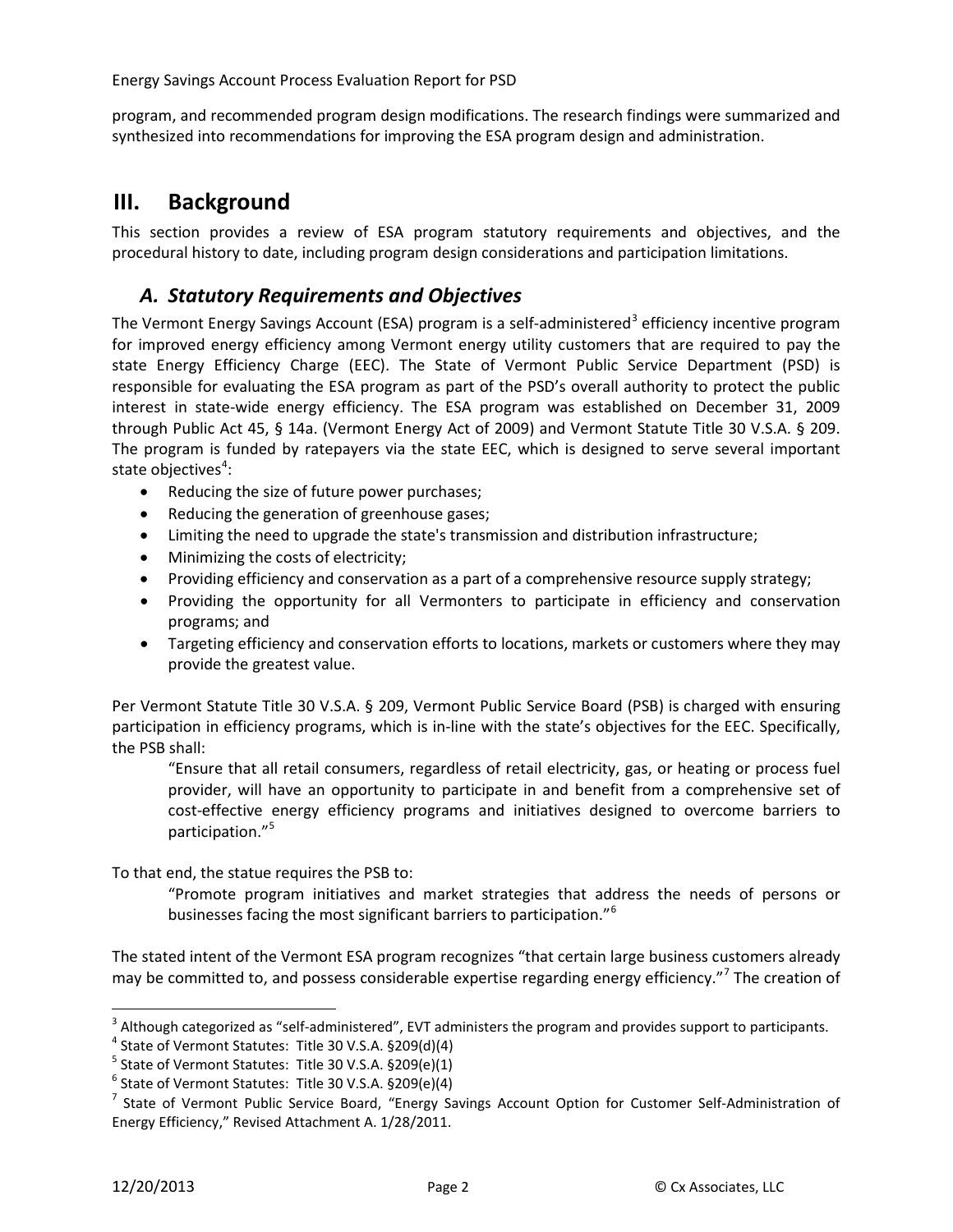the ESA Program is an alternative path to participation designed to increase flexibility for larger commercial and industrial (C&I) customers.

## <span id="page-4-0"></span>*B. Procedural History to Date: Program Design Considerations and Participation Limitations*

The ESA program has been executed through orders issued by the Vermont PSB, notably the "Order Establishing an Option for Certain Business Customers to Self-Administer Energy Efficiency through the Use of an Energy Savings Account" (12/22/2009) and its attachment "Energy Savings Account Option for Customer Self-Administration of Energy Efficiency." These program design documents specify eligibility and application requirements for participants; define "Qualified Expenses" and "Available Funds" for participants; define the roles of the PSB, the PSD, the energy efficiency utilities (EEUs) and the participants; as well as provide guidance for termination of participation and dispute resolution. Energy and demand savings achieved through ESA projects count toward EEU contractual performance goals and all Quality Performance Indicators (QPI) and minimum QPI..

Vermont utility customers who pay an average annual EEC of at least \$5,000 (preceding 12 month period or the average of the preceding 3 year period) may apply to the Public Service Board to selfadminister energy efficiency through the  $\mathsf{ESA}^8$  $\mathsf{ESA}^8$ . The "Available Funds" for ESA program participants are limited to 70 percent "of the EEC that the customer has paid since its ESA start date, or is projected to pay to its distribution utility through the EEC, for a three-year maximum period, net of taxes"<sup>[9](#page-4-2)</sup>. The remaining 30 percent of EEC funds are to be used by the EEU to achieve system wide benefits<sup>[10](#page-4-3)</sup>. Participants may request an increase in their available funds upon completing at least four ESA projects with verified savings after at least two three-year ESA periods. Available Funds not utilized by a participant within a 24 month period will be forfeited back to the EEU for other purposes authorized by the PSB.

Eligible customers apply to the ESA program by submitting a written request to the PSB, PSD and EEU. Once participation is authorized, the ESA participant can submit projects for review by the EEU. Proposed efficiency measures/projects must have a simple payback period greater than or equal to 18 months to receive incentives. All ESA measures/projects must pass the cost-effectiveness screening requirements established by the PSB for all Vermont EEUs. The EEU reviews the application for costeffectiveness (up to 60 days). ESA funds are disbursed to participants as reimbursements, following notification to the EEU that the project is complete and pending final review by the EEU of project costs and estimated energy savings.

Since the time of establishment in 2009, the ESA program has been subject to several proposed modifications. These modifications include:

- Proposed and Accepted:
	- $\circ$  Allowing participants to receive technical assistance from EEUs<sup>[11](#page-4-4)</sup>

<span id="page-4-1"></span> $8$  State of Vermont Statutes: Title 30 V.S.A. §209(d)(4).

<span id="page-4-2"></span><sup>&</sup>lt;sup>9</sup> State of Vermont Public Service Board, "Energy Savings Account Option for Customer Self-Administration of Energy Efficiency," Attachment A. 12/22/2009.

<span id="page-4-3"></span><sup>&</sup>lt;sup>10</sup> State of Vermont Public Service Board, "Order Establishing an Option for Certain Business Customers to Self-<br>Administer Energy Efficiency through the Use of an Energy Savings Account." 12/22/2009.

<span id="page-4-4"></span><sup>&</sup>lt;sup>11</sup> State of Vermont Public Service Board, "Order Modifying the Option for Certain Business Customers to Self-Administer Energy Efficiency through the Use of an Energy Savings Account." 1/28/2011.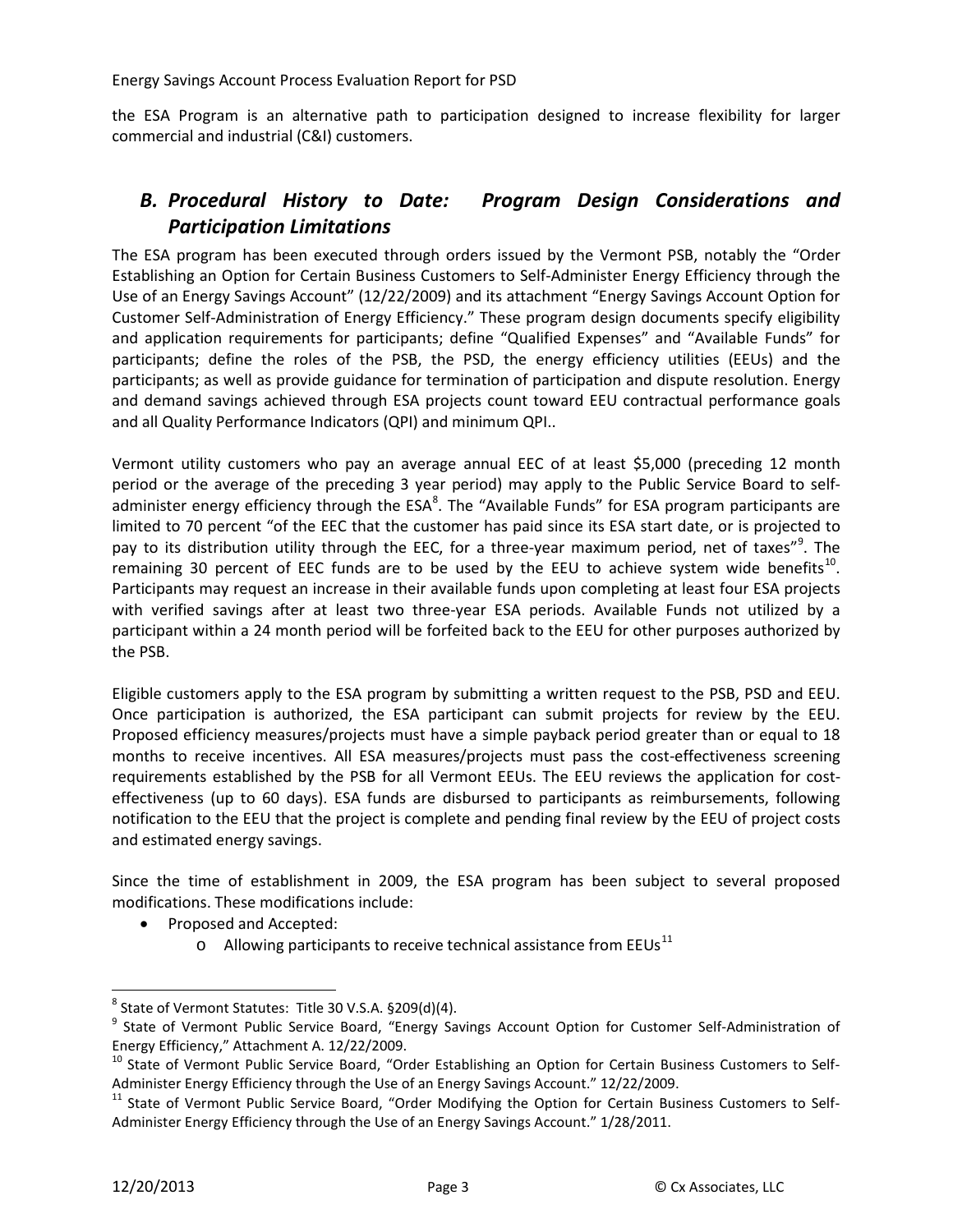- *Proposed by DPS, EVT, Burlington Electric Department (BED), and Associated Industries of Vermont (AIV) on 10/22/2010.*
- *Accepted by PSD on 1/28/2011*.
- o Allowing EEUs to review project costs for reimbursement, thereby eliminating duplicate effort of EEUs' Fiscal Agents<sup>[12](#page-5-2)</sup>
	- *Proposed by DPS, EVT, BED, and AIV on 10/22/2010.*
	- *Accepted by PSD on 1/28/2011*.
- Proposed:
	- o Relaxing the 18 month minimum payback period for project screening
		- *Proposed by Champlain Water District (CWD) on 5/29/2013*.
	- o Adoption of a third ("Prescriptive") category of measures for the ESA program, in addition to "market opportunities" ["market-driven"] and "retrofit". The intent is to reduce EEU screening efforts and to advance simplicity and transparency<sup>[13](#page-5-3)</sup>
		- *Proposed by CWD on 7/5/2013*.

In response to the stakeholder-proposed modifications that have not yet been accepted, and in fulfillment of its evaluation plan and program requirements, the PSD has outlined the following items for evaluation $14$ :

- "Whether prescriptive measure incentives currently offered by an ESA participant's EEU should serve as a not-to-exceed limit for reimbursing participant investments in the these same measures;
- The appropriateness of relaxing or waiving the '18 month payback' requirement for these prescriptive measures;
- Whether the 18 month payback should be modified for other measures; and
- Other program design modifications as deemed necessary."

## <span id="page-5-0"></span>**IV. Operational Review of ESA Program**

This section provides an overview of the interviews conducted with Efficiency Vermont (EVT) personnel who are actively engaged in managing the ESA Program and managing the ESA customer accounts. Efficiency Vermont is the only EEU with ESA participants. The ESA is available to customers of the Burlington Electric Department, but there are no participants with that EEU. The interviews investigated the reporting and technical functions of EVT with respect to the ESA program. This section summarizes EVT roles, processes, challenges, and opportunities for the success of the ESA program.

#### <span id="page-5-1"></span>*A. EEU Roles and Responsibilities*

As an energy efficiency utility (EEU), the primary roles and responsibilities of EVT with respect to the ESA program are to:

<span id="page-5-3"></span><span id="page-5-2"></span><sup>&</sup>lt;sup>12</sup> Ibid.<br><sup>13</sup> Vermont Energy Investment Corporation, correspondence: "Re: EEU-2013-02 ESA Limitation on Qualified

<span id="page-5-4"></span>Expenses." 7/5/2013.<br><sup>14</sup> State of Vermont Department of Public Service, correspondence: Re: EEU-2013-02 ESA Limitation on Qualified Expenses." 7/5/2013.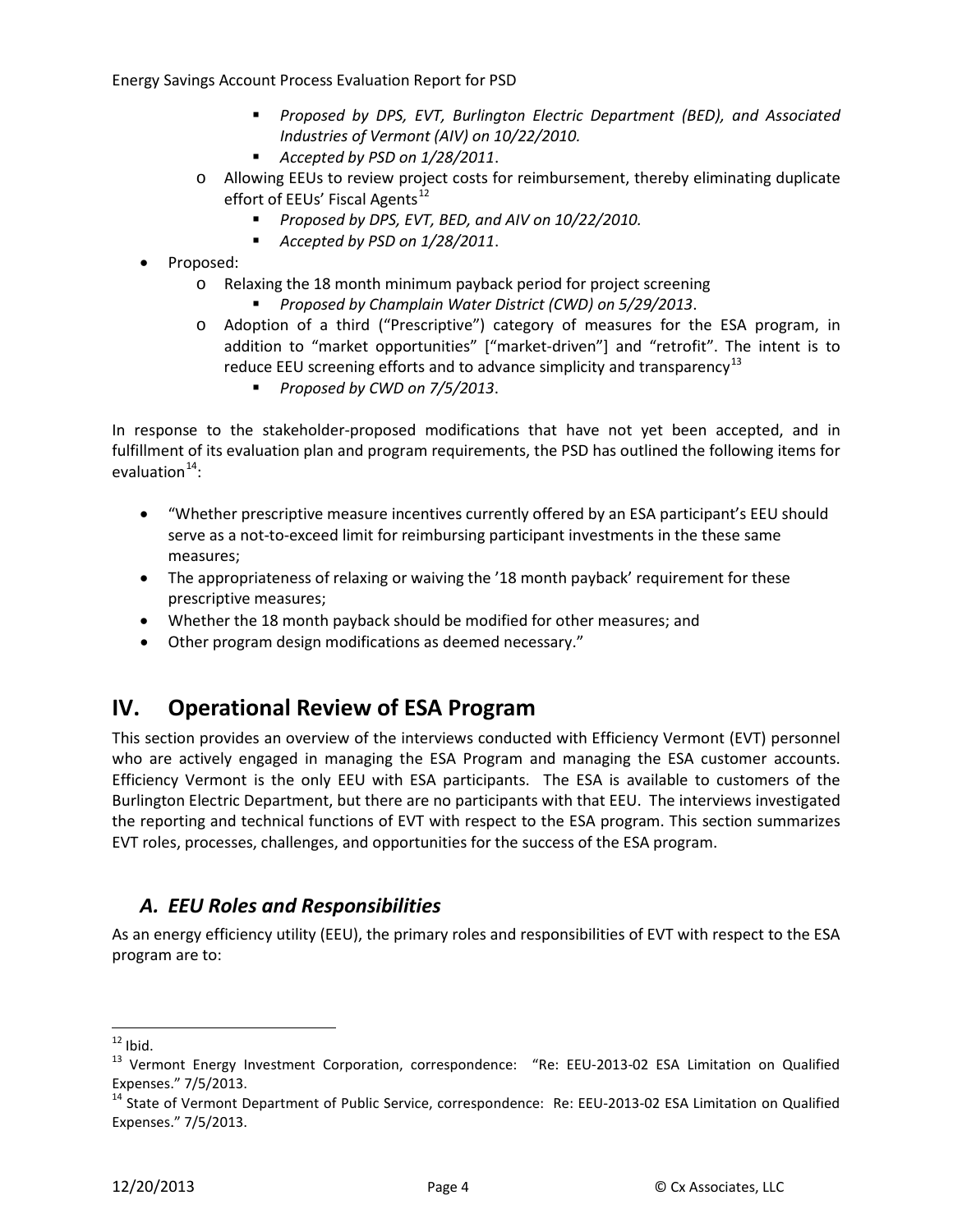- 1) Educate eligible customers of program opportunities;
- 2) Assist customers with the identification of energy efficiency investment opportunities<sup>[15](#page-6-0)</sup>;
- 3) Review customer applications for energy efficiency funding; and
- 4) Administer customer-level and program-level tracking, reimbursement, and reporting of expenditures

The Board Order creating the EEU allows for the EEU to claim savings generated under the ESA and states that those savings count toward the EEUs goals.<sup>16</sup> The Board Order also includes a provision to renegotiate goals for the EEU should the amount in the fund exceed 1% of the EEUs annual budget.<sup>[17](#page-6-2)</sup>

The following is a discussion of relevant insights into each of these roles and responsibilities. At the conclusion of this section is a summary of the challenges and opportunities associated with EVTs roles and responsibilities in the ESA program

#### *1) Educate eligible customers of program opportunities*

At the time of the ESA program's establishment, EVT executed an initial outreach to customers about the ESA program opportunities and processes via a mass mailer, and via in-person meetings between interested customers and EVT account managers. EVT account managers were internally trained on outreach to ESA participants. The training and subsequent initial outreach was focused primarily on the content of the "Comprehensive Guide for Energy Savings Accounts" document. This 16-page "Comprehensive Guide" refers to ESA program documents, and augments these documents by providing an outline of application rules, requirements, and examples. The "Comprehensive Guide" is also available on EVT's ESA program website<sup>18</sup>. Both the EVT's website and the PSD's website<sup>[19](#page-6-4)</sup> contain a link for the "Agreement to Terms and Conditions for Energy Savings Account Participation." The "Terms and Conditions" document provides a succinct, 2-page outline of the roles, responsibilities, and rules for both the applicant and the EEU.

EVT account managers have established relationships and dialogue with customers throughout the state, and discussion of ESA program opportunities will occasionally arise out of customer interest. EVT engages customers with ESA program assistance once customers apply for the program and their eligibility has been approved by the PSB. EVT does no ongoing promotion of the Program. If they receive an inquiry from a potential participant, they respond by sending out a packet of information. The Account Manager will follow up with a one-on-one discussion if desired by the customer. There so far have been very few direct inquiries from customers to EVT regarding the ESA program.

#### *2) Assist customers with the identification of energy efficiency investment opportunities*

Although the ESA program is designed to allow customers to independently identify and develop energy efficiency opportunities, EVT actively assists ESA customers in identifying opportunities using the same methods and processes as are used for non-ESA customers including:

• EVT maintains an account manager who works with the participants on a periodic basis to identify potential opportunities.

<span id="page-6-0"></span><sup>&</sup>lt;sup>15</sup> This is a voluntary role that is not required under the Board Order.<br><sup>16</sup> Order Establishing an Option for Certain Business Customers to Self-Administer Energy Efficiency Through

<span id="page-6-2"></span><span id="page-6-1"></span>*the Use of an Energy Savings Account*, Vermont Public Service Board, 12/22/2009, p5<br><sup>17</sup> While the language in the Order is temporally specific it seems clear to the evaluation team that should the trigger of 1% EEU funding in the ESA be met, that a renegotiation of EEU goals would be appropriate.

<span id="page-6-4"></span><span id="page-6-3"></span> $18$  http://www.efficiencyvermont.com/about\_us/energy\_initiatives/ESA.aspx 19 http://publicservice.vermont.gov/topics/energy\_efficiency/esa\_program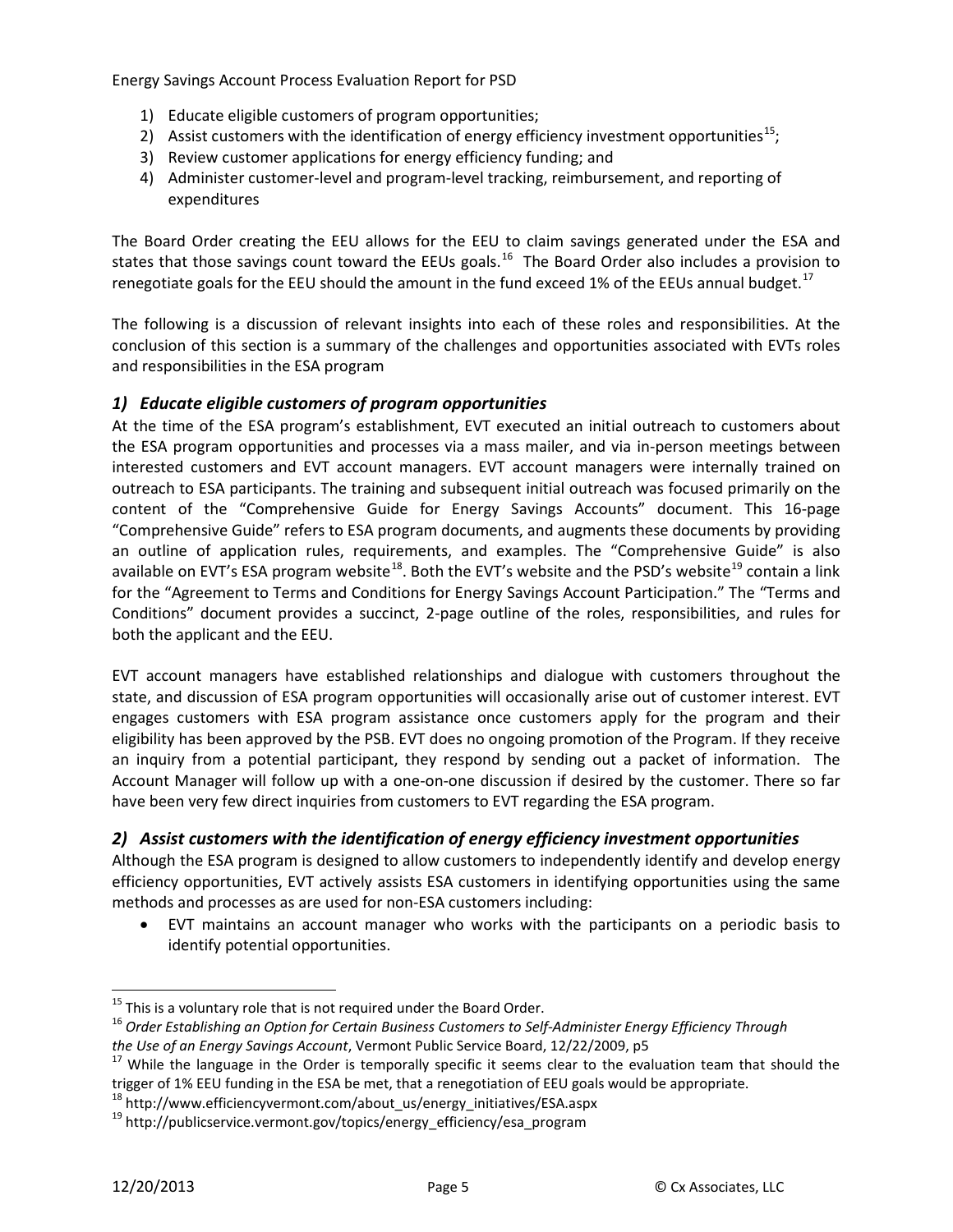• EVT personnel perform a "walk-through" at a customer's facility to help identify opportunities with the customer.

In general, ESA participants mostly identify "market opportunity" measures for systems and equipment that are near the end of their useful service life and are in need of replacement. EVT assistance generally spurs the identification of "retrofit" opportunities for efficiency upgrades. Additionally, EVT may assist customers to engage specialized engineering consultants for process-specific efficiency analyses/studies.

In some cases an outside engineering or vendor study may help to support investment into a retrofit. Such studies are a common part of the non-ESA programs. In one case, an outside vendor promoted services typically available to non-ESA customers to an ESA customer, presuming the same level of EVT incentive would be available for the engineering study as was provided for non-participant projects. EVT has no record of the study proceeding under the ESA rules which prohibit any upfront payment for engineering or vendor studies. No measures on the affected system were pursued under the ESA indicating that the study may not have proceeded. $^{20}$  $^{20}$  $^{20}$ 

#### *3) Review customer applications for energy efficiency funding*

ESA program participants pursuing funding for energy efficiency projects must submit their project applications to their EEU for review. EVT performs a technical review of project applications and evaluates projects per the requirements of the ESA program (e.g. 18 month payback threshold and costeffectiveness). EVT personnel regard cost-effectiveness as the pre-eminent criterion for evaluating efficiency measures across all energy efficiency programs.

Each efficiency project implemented under the ESA is counted towards EVTs system-level tally of kWh savings, summer kW savings, and resource benefits. There are no energy or demand savings goals for the ESA program, and there has so far been no goal setting performed with ESA program participants. Nevertheless, capacity reductions count toward EVT statewide goals and applicable Geographic Targeting (GT) goals, and are bid into Forward Capacity Market (FCM) savings.

The EVT technical review process for applications is typically iterative. Upon initial review of ESA projects, there is typically a need for additional supporting information or revisions to the estimates, which the Account Manager pursues with the participant. EVT account managers do not view the ESA review process as onerous or inefficient relative to other programs. They do indicate that a considerable amount of "hand-holding" is required and provided throughout the application process to bring projects to implementation.

The interviews with EVT account managers included a high level review of the tracking database documenting the extensive communication with ESA participants regarding their submitted projects and culminating in the issuance of a rebate check.

#### *4) Administer customer-level and program-level reporting of expenditures*

EVT reports the expenditures of ESA program funds at both the customer-level and program-level. Customers are responsible for reporting expenses to the EEU. EVT provides monthly reporting of participant expenditures and available funds to the PSD and the participants. Review of the monthly

<span id="page-7-0"></span><sup>&</sup>lt;sup>20</sup> The evaluators attempted to investigate the study directly with the customer, but the participant was unavailable to participate in an interview.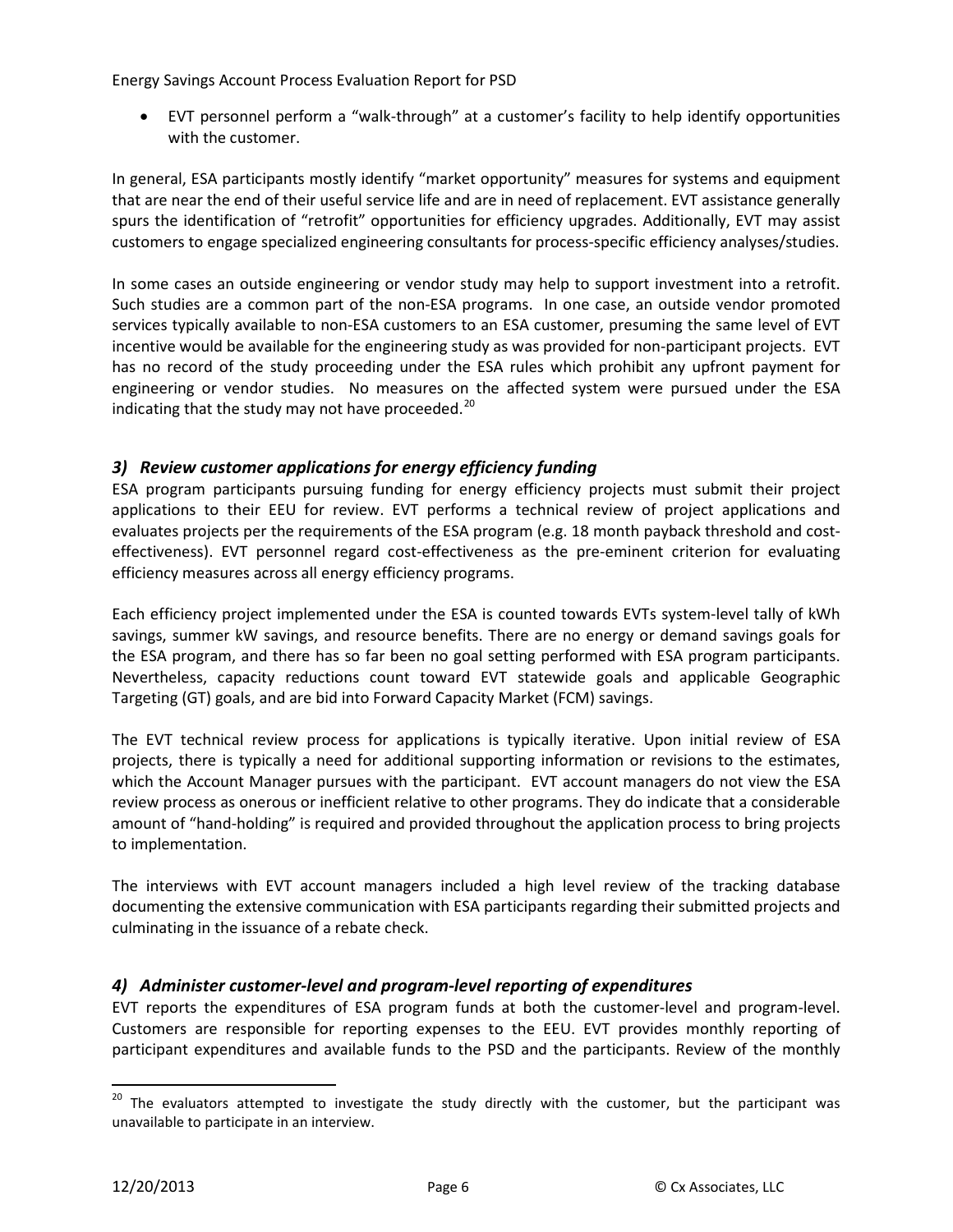customer reports indicated that in general the reports include the necessary data to determine the expenditure and availability of the customer's ESA funds. The review found a data entry error and an error regarding the point at which ESA funds would be forfeited. Neither of these issues had any direct impact on the customer accounts. Upon notification of the issues, EVT corrected the reports and the revised reports were verified as correct by the evaluators. EVT expenditures for the ESA program including staff time and incentives are not tracked separately from other programs. There are no separate invoices or reports for the ESA at the program level $^{21}$ .

#### <span id="page-8-0"></span>*B. EEU Input on ESA Program Design*

The interviews with EVT personnel investigated ESA program design elements that are of particular interest to our process evaluation:

- 1) Appropriateness of the 18 month payback threshold
- 2) Appropriateness of a "prescriptive" option
- 3) Reimbursement amount and timing for engineering studies

The following is a synthesis of the interviews with EVT. The recommendations of the evaluators are presented in Section [VIII.](#page-15-0)

#### *1) Appropriateness of the 18 month payback threshold*

The 18 month payback threshold for "retrofit" projects is designed to encourage larger, more capital intensive projects that may not otherwise be completed. Additionally, the 18 month payback threshold may help to reduce free-riders in the ESA program. Since the 18 month threshold applies only to "retrofit" projects, it does not apply to "market opportunity" projects. The ESA program is the only efficiency program to employ an 18 month screening requirement. Non-ESA projects, notably those under custom programs, employ other screening considerations such as time and labor to implement and capital cost. ESA and non-ESA projects are all subject to a cost-effectiveness criterion (i.e. the State Screening Tool), and cost-effectiveness effectively serves as a universal criterion for project evaluation.

The 18 month payback threshold can have the effect of either disqualifying cost-effective projects from receiving incentives<sup>22</sup>, or providing an overly generous incentive for projects with a longer payback period. EVT notes that relaxing or eliminating the 18 month payback requirement could stimulate more participation in the ESA program. An increase in the number of participants would consequently increase the administrative burden (i.e. accounting and reporting tasks) of the EEUs.

#### *2) Appropriateness of a "prescriptive" option*

EVT personnel regard a "prescriptive" option within the ESA program as an opportunity to significantly reduce management/administrative costs for EVT/EEUs while increasing the ability of customers to participate. There was discussion of how such an option might work as it would be infeasible to include an 18 month payback criteria with prescriptive rebates and deemed savings measures.

<span id="page-8-2"></span><span id="page-8-1"></span><sup>&</sup>lt;sup>21</sup> ESA-specific expenditure tracking, reporting, and invoicing are not required by the PSB.<br><sup>22</sup> EVT claims savings for projects that do not receive incentives due to a payback of less than 18 months. This is because EVT provides a significant level of customer engagement. Should ESA participation increase significantly or other EEU customers engage in the program, future evaluations should investigate this practice in more depth.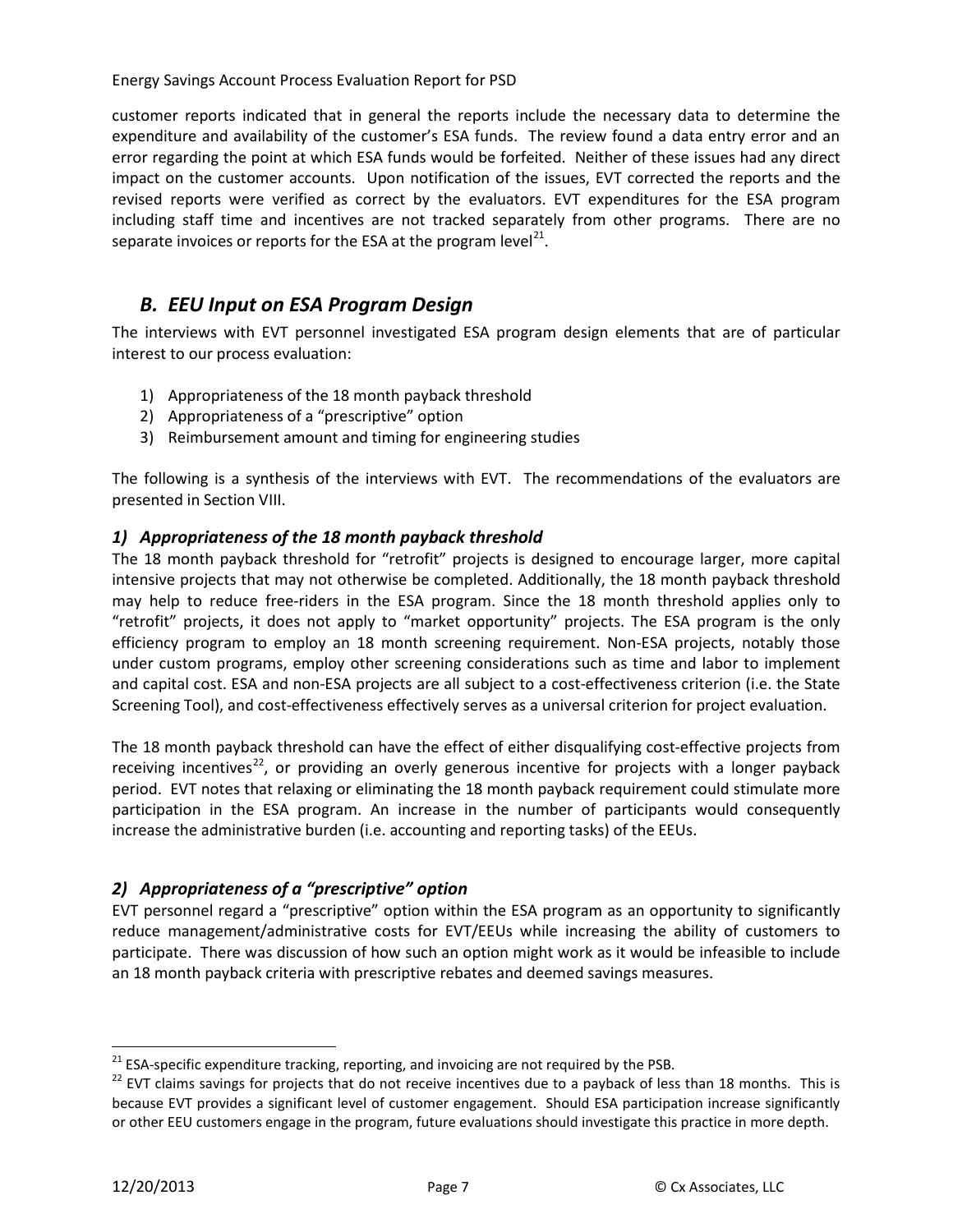#### *3) Reimbursement amount and timing for engineering studies*

It is suspected that the 25% reimbursement limit for engineering studies may impact ESA program participation and/or project development. EVT suggested that a participant's risk of 0% reimbursement for studies of projects that are not implemented may present another barrier for participants. It is known that at least one engineering study was contracted (a compressed air system study) for a measure that ultimately was not implemented. It should be noted that other EVT efficiency programs do not carry a 25% limitation on engineering study reimbursement, and that custom programs typically provide 25 – 100 percent reimbursement for such studies. EVT reportedly has more engagement in determining the focus of these studies and expressed the need to ensure that initiated studies are focused on efficiency, as opposed to industrial process improvements in general.

#### **Pros and Cons of Increased Participation**

The interviews with EVT investigated the potential impacts of significantly increasing participation rates in the ESA program that could result from potential redesign of the Program. The following is a synthesis of the impacts on EVT that were identified by EVT:

- *Increased administrative costs*. The tracking of ESA funds is manual customers report their charge to EVT on a monthly basis based on their actual electric utility bill; EVT maintains a spreadsheet in which they record the monthly EEC data and any ESA qualified expenditures which have been paid out. These spreadsheets are updated and sent to the customers and PSD on a monthly basis. Handling this tracking and reporting on a manual basis is viable for the EEU with a small number of ESA participants. If the number of participants increased significantly the administrative burden would be significant and an automated tracking and reporting mechanism would likely need to be developed.
- *Potential for higher participation for currently non-engaged customers*. EVT indicated that there are a limited number of customers with managed accounts who are not actively engaged with their account managers. It is possible that relaxing the ESA program requirements could result in these customers enrolling in the ESA program and undertaking measures on their own.
- *Potential for an increased number of smaller customers to enroll*. Smaller C&I customers often don't have the capacity to self-administer which could result in lack of savings both for the customer and the EEU.
- *Lack of control over project completions and achievement of savings goals.* If a large number of customers enrolled in the ESA, the EEU would have a reduced ability to manage performance relative to spending, energy savings goals, and other QPIs (Quality Performance Indicators)<sup>[23](#page-9-0)</sup>.

While relaxing the program requirements could increase participation in the ESA, it was unclear that the benefits would outweigh the potential negative impacts on the  $EUV^{24}$  $EUV^{24}$  $EUV^{24}$ . These questions were further investigated through interviews with both active and potential participants.

#### **Findings**

The interviews with EVT personnel revealed significant challenges and opportunities for EVT processes, and for the ESA program as a whole. The following is a synthesis of the discussions with EVT and are not

<span id="page-9-0"></span><sup>&</sup>lt;sup>23</sup> Cx Associates and the PSD note that if a large number of customers enrolled in the ESA program, it would give individual customers more control and EEU performance may positively impact EEU performance.

<span id="page-9-1"></span><sup>&</sup>lt;sup>24</sup> Cx Associates and the PSD note that the primary goal of the program is to provide an opportunity for participation in energy efficiency incentives. Impacts on the EEU are a secondary consideration which could be addressed by not linking ESA project performance to EEU performance goals.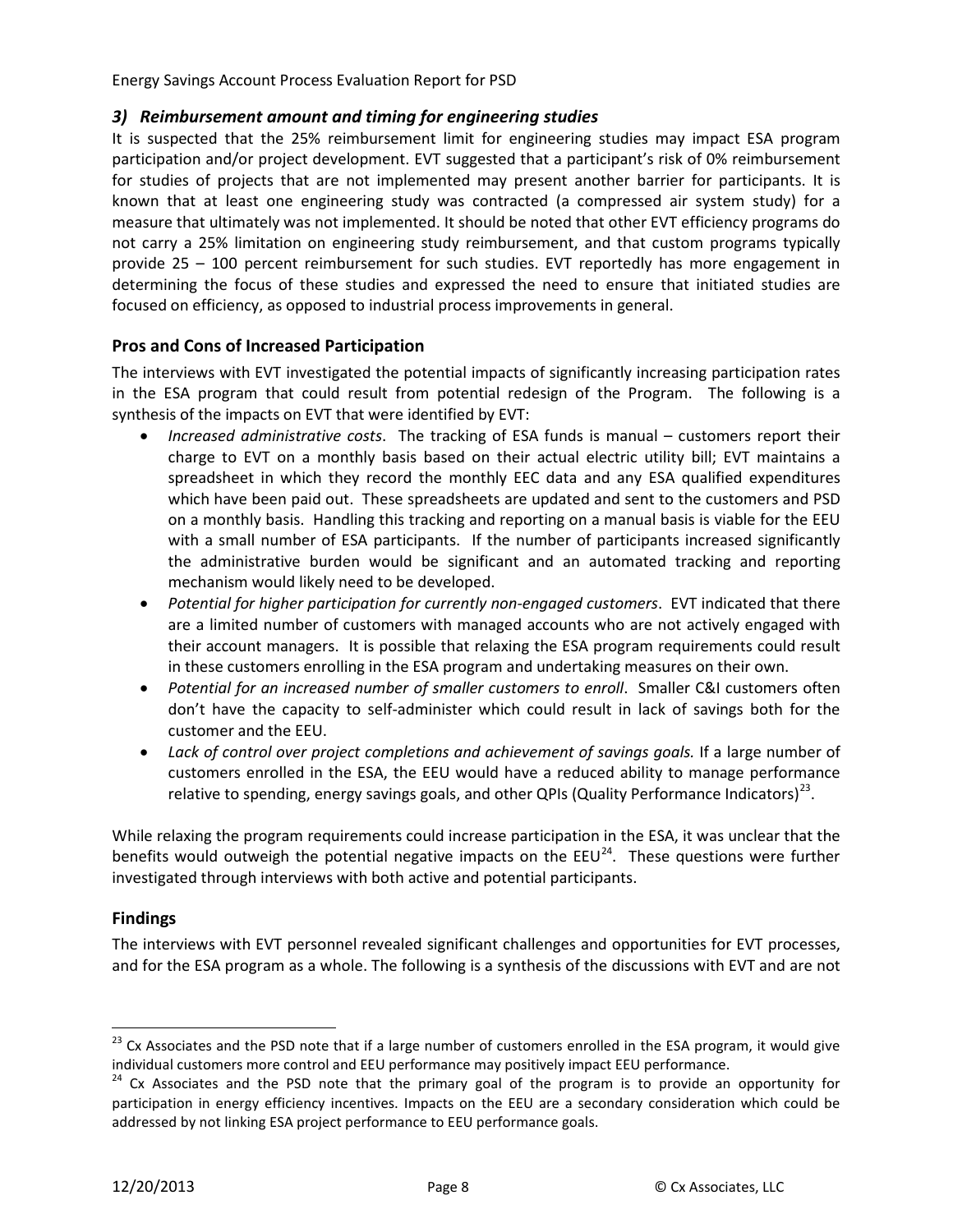recommendations of the evaluators. The recommendations of the evaluators are presented in Section [VIII:](#page-15-0)

- 1. Delayed notification from the PSB to EVT regarding approval of participant eligibility in the ESA program can delay administration of EVT processes.
	- o The engagement of EVT with the customer has in at least one instance been delayed by several weeks. Such delays may impact project planning and momentum.
- 2. EVT noted that accounts associated with new construction projects have not yet paid an EEC, and are therefore ineligible for participation in the ESA until a year or two after completion. A review by the PSD revealed that customers in a new building may in fact be deemed eligible based on projected EEC payments. This option should be reviewed with EVT account managers.
- 3. From an administrative perspective, the ESA program tracking and reporting presents an additional burden on EVT/EEU resources. However, because of the current low participation rate, this burden is relatively small.
- 4. The requirement for customers to compile their EEC information in order to apply for eligibility in the ESA program may have the effect of discouraging enrollment. This can be especially burdensome for customers that have a large number of utility meters.
	- o Utility assistance in compiling this data on behalf of the applicant may help to facility program participation. Currently, utilities provide EVT with only demand and consumption data (no billing data).
- 5. Cx Associates observed that the EVT website<sup>[25](#page-10-0)</sup> could be updated with the more recent, revised PSB "ESA Order" documents, and a link to the PSD's ESA website. The EVT website's content mirrors the PSD's ESA website<sup>[26](#page-10-1)</sup>, which could also benefit from an update of document links. The online source of the latest program documents is currently the Board's website<sup>[27](#page-10-2)</sup>, which is not directly linked to either the PSD or EVT website.
- 6. Higher available incentive amounts in non-ESA custom programs may be a barrier to participation.
- 7. The length of time available for customers to use funds may be a barrier to both participation and project funding.
- 8. The level of engineering study funding and the requirement that the project be implemented prior to any incentives being provided likely limits investment in engineering studies and likely the identification of cost effective opportunities.
- 9. Although approximately 300<sup>[28](#page-10-3)</sup> customers may qualify for eligibility in the ESA program, very few customers reportedly have the resources/staff to self-manage energy efficiency projects. Only a handful of customers have energy efficiency managers on staff.

<span id="page-10-3"></span><span id="page-10-2"></span>

<span id="page-10-1"></span><span id="page-10-0"></span><sup>&</sup>lt;sup>25</sup> http://www.efficiencyvermont.com/about\_us/energy\_initiatives/ESA.aspx<br><sup>26</sup> http://publicservice.vermont.gov/topics/energy\_efficiency/esa\_program<br><sup>27</sup> http://psb.vermont.gov/projects/eeu/selfadministeredefficiency<br><sup>28</sup> many larger customers have multiple meters, the lower limit is used in this report.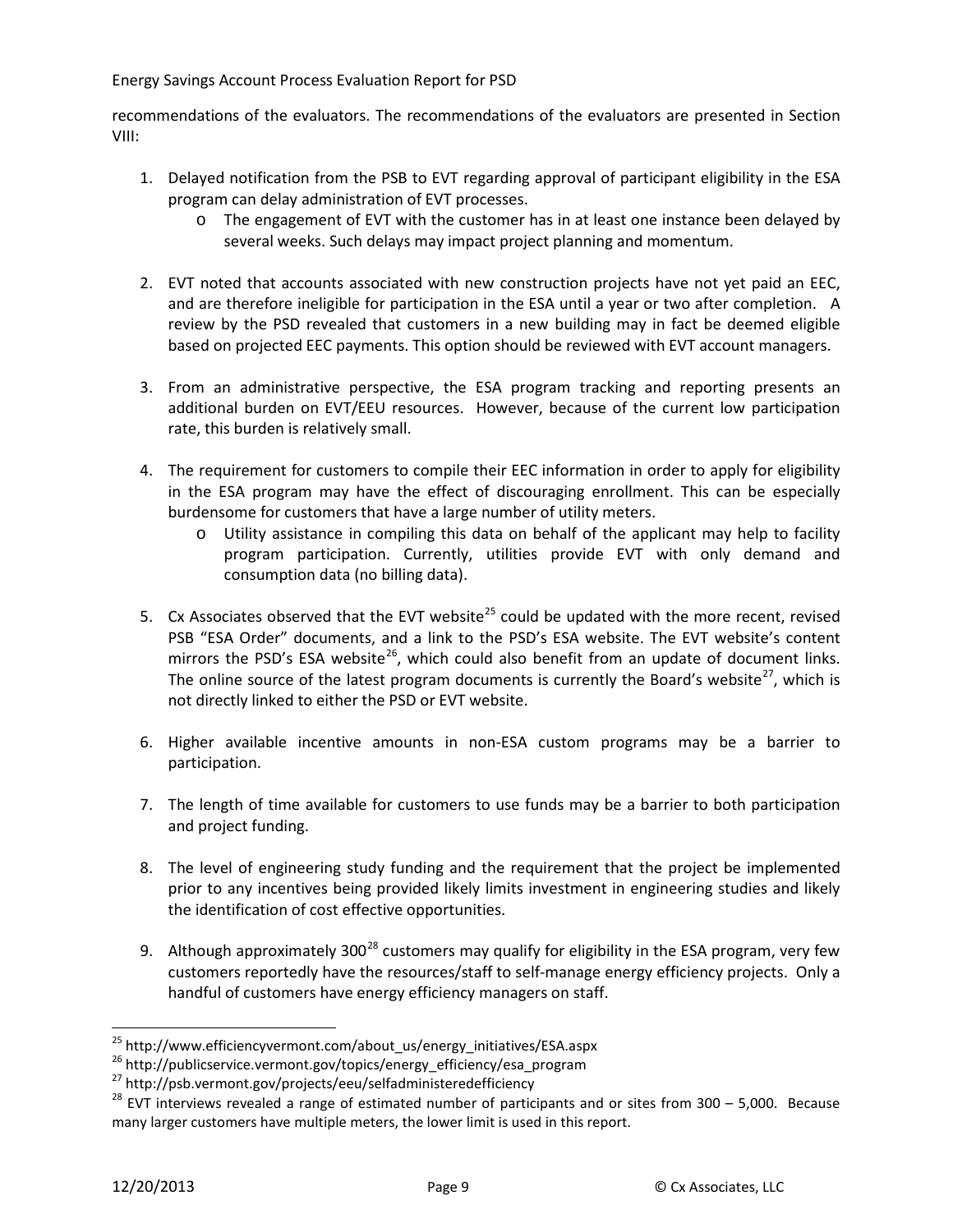10. EVT personnel suggest that raising the eligibility threshold above \$5,000 could help ensure that the participants have enough financial resources available to implement projects through the ESA and that they are more likely to have the capacity to develop and implement projects more independently.

## <span id="page-11-0"></span>**V. Review of ESA Program Participation**

The past and current participants in the ESA program were contacted for interviews, with the purpose of assessing ease of participation, barriers to entry, the overall value of the program, and recommended program design modifications. There have been only two active ESA participants and only one participant was available to provide their firm's perspective.

### <span id="page-11-1"></span>*A. Review of ESA Participant Account Histories*

In addition to the participant interview, the account histories of both participants were reviewed to assess the pace of fund accrual in accounts compared to implementation of projects. As noted above, the review identified some errors which were resolved by the EEU. One additional issue is that both participants indicated that they did not always receive a monthly account statement. One participant indicated they had not received an account update since May of  $2013^{29}$ .

Table 1 below summarizes the ESA program participation in terms of number of participants, number of energy efficiency projects, total program energy savings, and energy savings per year of program participation. We have also provided reported savings from the Efficiency Vermont 2012 annual report which shows a lower cost per MWh for the entire Business Existing Facilities offerings, than was claimed for all ESA projects completed since program inception, including any ESA projects that completed in 2012. Data is reported in kWh due to the relatively small scale of the ESA participant projects. Because of the very small number of participants and projects, there is limited data on which to base any conclusions regarding program performance. The magnitudes of savings are reasonably consistent with the size of firms that are participating in the program.

<span id="page-11-2"></span><sup>&</sup>lt;sup>29</sup> The evaluators were unable to determine if there was in fact a hiatus in EVT issuing the reports or whether there was an issue with the transfer of the reports within the participant's operations. However, both participants independently reported a lapse in reporting by the EEU.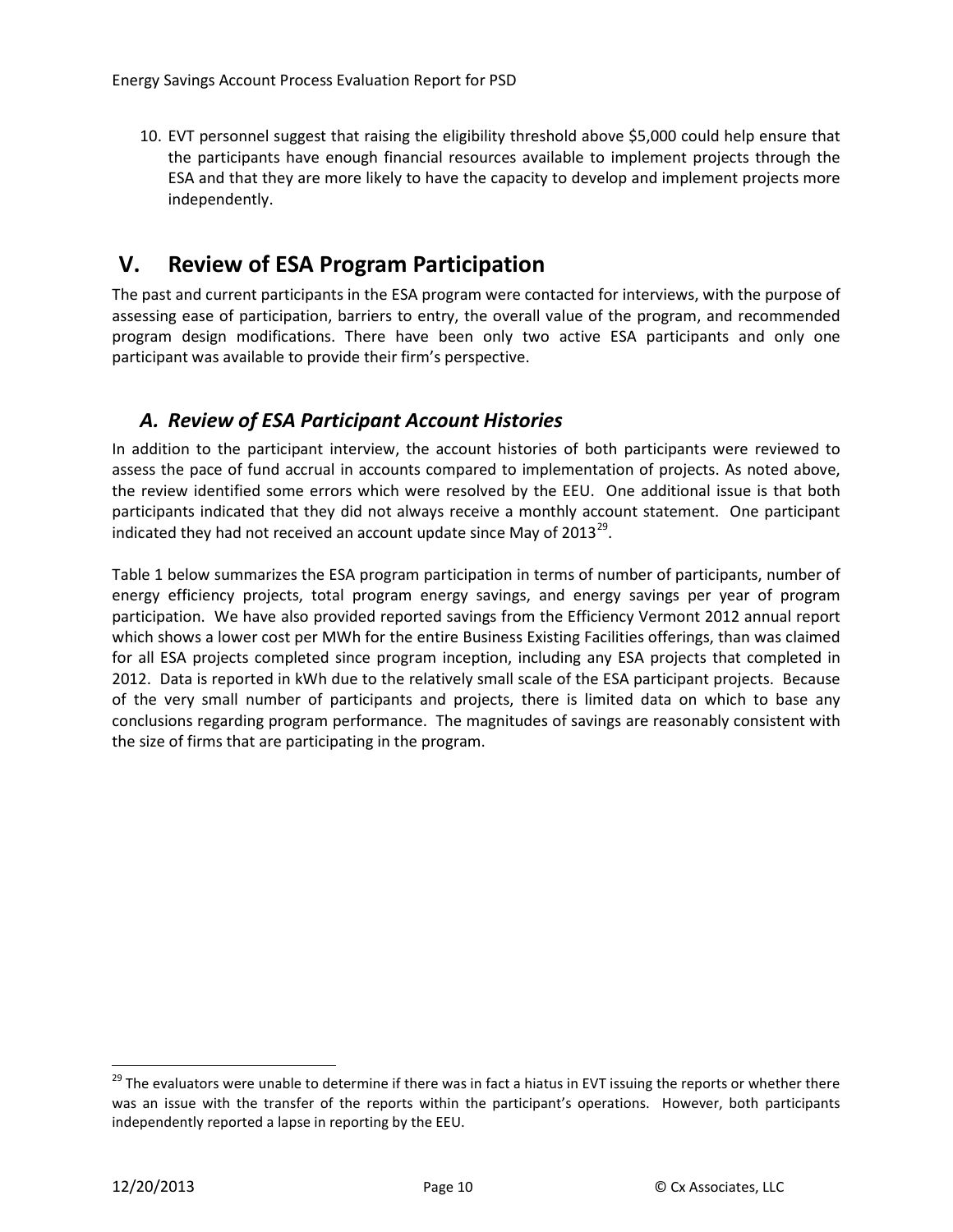| ID                                                                       | No. of<br><b>Projects</b> | <b>Gross</b><br>Annual<br><b>Savings</b><br>$(kWh)^1$ | Savings per<br>Year of<br>Participation<br>(kWh/yr) | <b>Total</b><br><b>Incentive</b><br>Cost | <b>Incentive</b><br>Cost per<br>kWh <sup>1</sup> | <b>Total</b><br><b>Customer</b><br>Investment | <b>Customer Cost</b><br>per kWh |
|--------------------------------------------------------------------------|---------------------------|-------------------------------------------------------|-----------------------------------------------------|------------------------------------------|--------------------------------------------------|-----------------------------------------------|---------------------------------|
| 1                                                                        | 4                         | 51,317                                                | 23,685                                              | \$12,611                                 | \$0.25                                           | \$23,648                                      | \$0.46                          |
| 2                                                                        | 1                         | 14,762                                                | 4,662                                               | \$4,800                                  | \$0.33                                           | \$2,571                                       | \$0.17                          |
| ESA<br>Program $2$                                                       | 5                         | 66,079                                                | 28,347                                              | \$17,411                                 | \$0.26                                           | \$26,220                                      | \$0.40                          |
| <b>Business</b><br>Existing<br><b>Facilities</b><br>Program <sup>3</sup> |                           | 50,395,000                                            | <b>NA</b>                                           | \$9,788,637                              | \$0.19                                           | \$13,400,590                                  | \$0.27                          |

#### **Table 1: Overview of ESA Program Participation**

1. Includes project claimed by EEU that did not receive incentives due to short payback period

2. ESA numbers are since inception; first participant enrolled in October 2010 (38 month period)

3. Efficiency Vermont Annual Report 2012 (12 month period) provided for reference. Includes any qualifying ESA projects completed in that year.

The evaluators conducted a census review of the Comprehensive Analysis Tools used by EVT to quantify savings, costs and incentives for the ESA projects. This review indicated that incentives were appropriately calculated to provide an 18 month payback and the measures were typically lighting which would have qualified as prescriptive, and in most cases, would receive lower incentives under a prescriptive program.

There is no requirement for the EEUs to track overhead costs associated with administering the ESA separately, therefore overall program administrative costs could not be assessed. However, as noted above, EVT has chosen to provide a higher level of customer engagement and support for ESA participants than is typical of a "self-direct" program which likely increases the cost of administration.

#### **Program Participant Findings**

The following is a summary of the findings from the participant interview and review of the account histories.

- 1. Communication with EVT is prompt, efficient, and helpful.
- 2. Customer account reporting could be more consistent (some monthly reports not received).
- 3. One participant has forfeited funds from their ESA accounts.
- 4. Application process could be improved by providing applicants with immediate acknowledgment of application submission and a timeline for review/approval.
- 5. It is helpful to have outside technical consulting for developing project details, and then bring in EVT for project screening.
- 6. A prescriptive incentive format can make project applications much easier.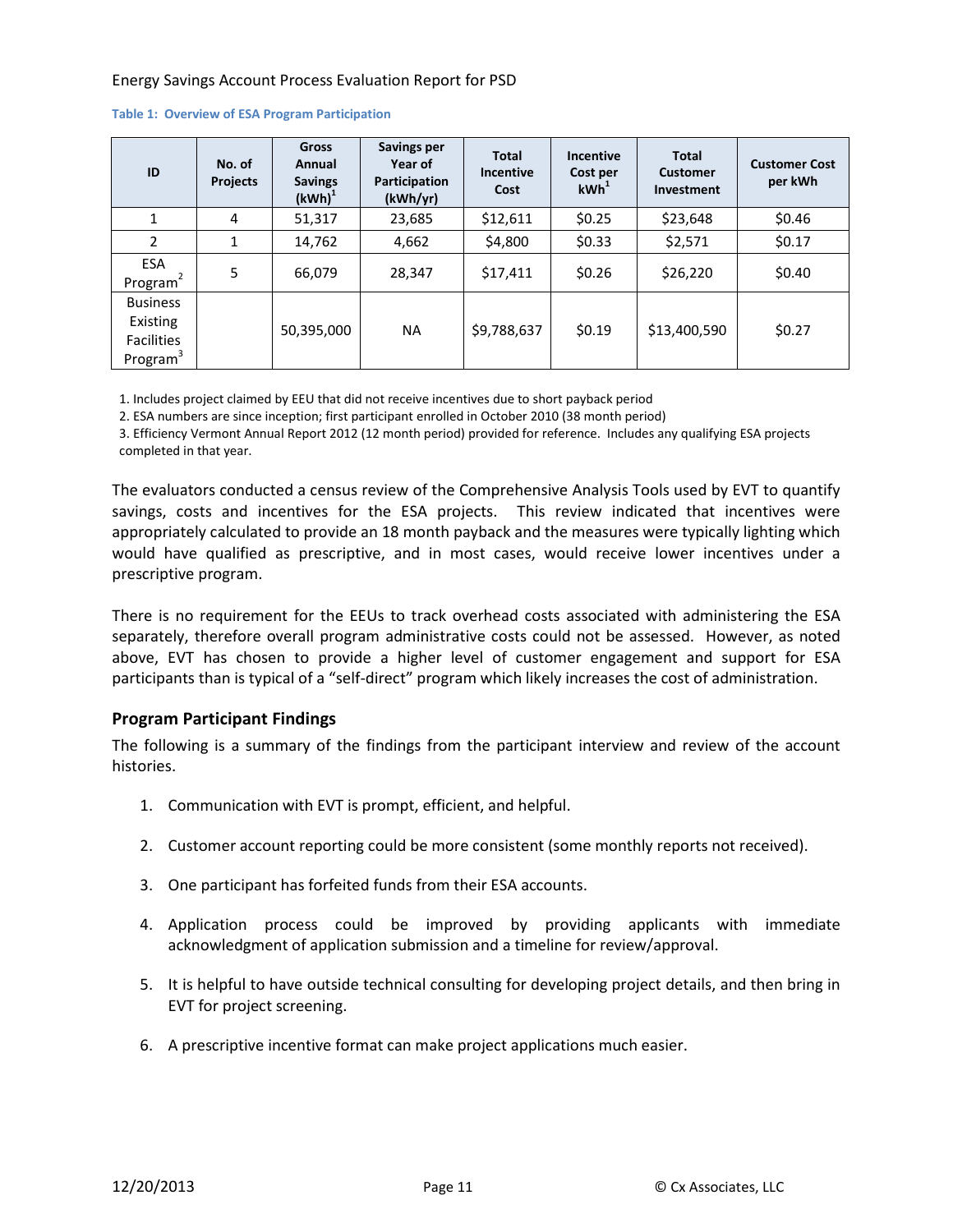- 7. It has been difficult to develop project concepts within the time period available for fund expenditure. There is concern that eventually the firm will not be able to come up with project concepts and will forfeit subsequent funds.
- 8. Reduction of the 18 month payback period criterion would help to support lighting retrofit projects.
- 9. Up front reimbursement for engineering studies could be helpful for developing projects.

## <span id="page-13-0"></span>**VI. Prospective ESA Participant Review**

Senior facility management personnel from several industrial firms who are eligible to participate in the ESA, but are not participating (potential participants) were interviewed to gain insights in opportunities from improving the ESA program. The firms include both firms that have expressed interest in entering the ESA program, but have not applied and firms that are eligible, but have not necessarily expressed interest in the program.

#### **Prospective Participant Findings:**

The following is a summary of the findings from the non-participant interviews. The interviews with nonparticipants of the ESA program revealed challenges and opportunities for serving the needs of potential ESA program participants:

- 1. The reimbursement limitation for engineering studies (25% of total project cost), may be restrictive for low-capital projects and therefore smaller-scale facilities and organizations.
- 2. One customer had no knowledge of the ESA prior to be contacted for the interview. Additional communication regarding the Program would be helpful for business managers.
- 3. A "cheat-sheet" with side-by-side comparison of ESA program vs. other program(s) may help organizations evaluate their participation in the ESA program.
	- a. It is difficult to tell how the administration of project design and implementation compares between ESA and non-ESA programs.
- 4. More clarity on the participant exit process would be helpful for evaluating participation.
- 5. It is possible for customers active in non-ESA programs to receive more incentive dollars than are they pay into the EEC on an ongoing basis.
- 6. Firms familiar with the ESA program believe that non-ESA programs offer more incentives and administrative support.
- 7. The state could/should be able to directly obtain billing data for administrative/application purposes, rather than requiring applicants to gather and submit such data.
- 8. In some cases, an 18 month payback period is an acceptable requirement, since some non-ESA programs/projects utilize a 24 month payback period. A 2-year payback is a common, corporate screening requirement for efficiency investments.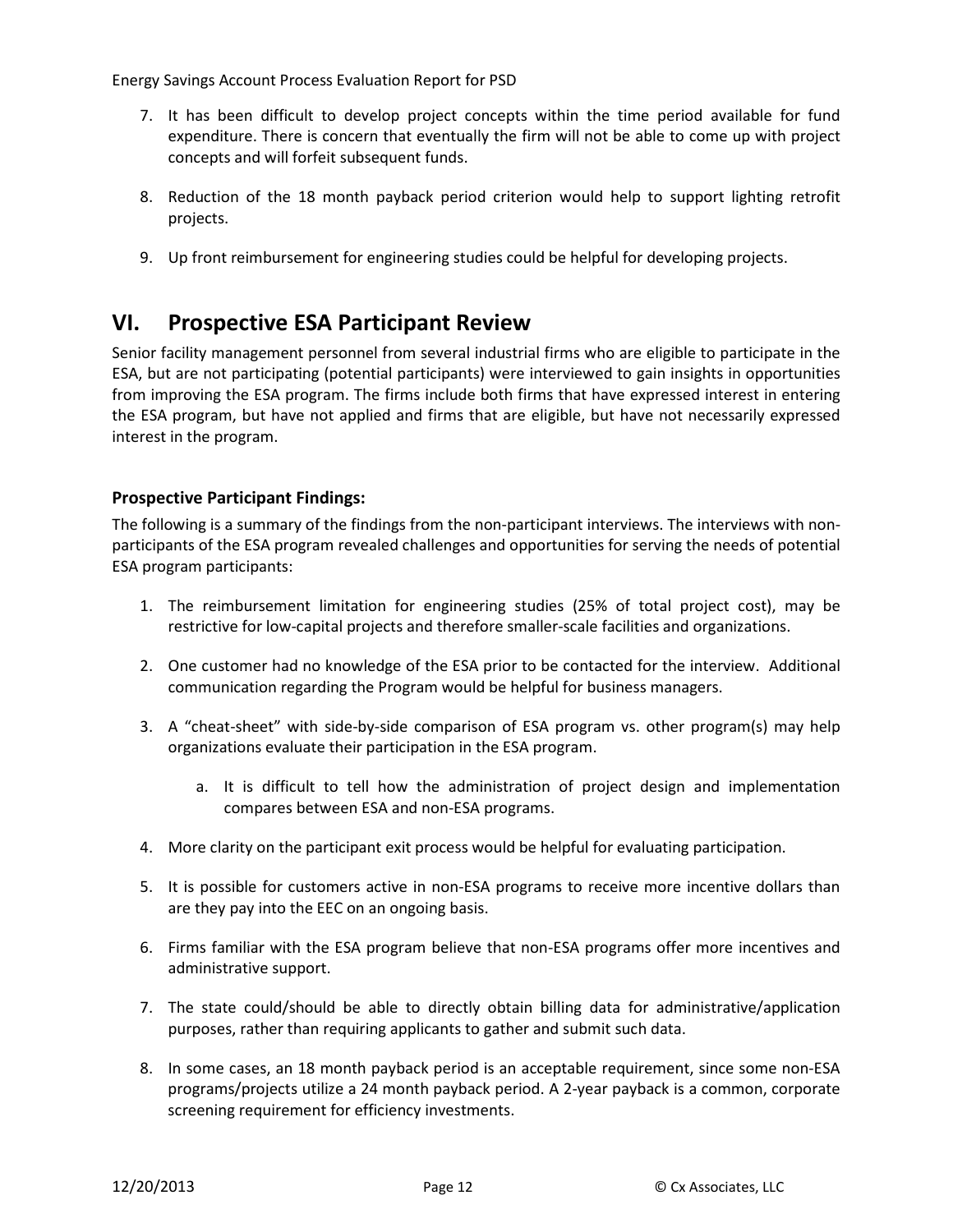- 9. The requirement to spend funds within a 24 month period is unattractive. Large projects take several years to plan and implement.
- 10. Most large efficiency projects are multi-year projects, so the limit on using ESA funds for projects that have already received efficiency program funds is perceived as a barrier to participation in the ESA program.
- 11. The payment structure for engineering study reimbursement is generally unattractive, given how long it takes to receive funds and given the risk of no funding.
- 12. Some firms have not seen measurable energy savings resulting from their participation under the non-ESA programs. Thus, there may be a need for clearer communication of project/account performance.
- 13. One firm indicated that their annual charge is so large that it is infeasible for them to invest 70% of that money and the additional capital required to fund efficiency projects on an annual basis in their facility. This customer indicated that they have worked with EVT, and their total energy use per unit of production has not decreased and together they have been unable to identify projects that cost even close to 70% of their EEC charge.

## <span id="page-14-0"></span>**VII. Review of Best Practices for ESA-Type Programs**

A review of the ACEEE (American Council for an Energy Efficient Economy) meta-study of ESA-type programs was conducted to identify best practices. The findings from this review were used to guide the investigation and subsequent recommendations for the VT ESA program. The following are best practices which are either currently incorporated into Vermont's ESA program or may have bearing on any potential modifications to the program<sup>[30](#page-14-1)</sup>:

- Setting energy savings goals with participants can help to improve the working relationship between the customer and the program administrator.
- Give CFOs a reason to care about EECs and programs: "A good self-direct program moves the fee [EEC], and energy efficiency funding generally, out of the O&M budget and into the capital expenditures budget. It does this by separating the fee [EEC] from the rest of the utility bill and showing the customer that the self-direct-able portion of the CRM [cost-recovery mechanism] fee is a dedicated amount of money specifically able to fund energy efficiency projects."<sup>[31](#page-14-2)</sup>
- "Use it or lose it" arrangements and competitive bid arrangements can help to encourage investments, particularly those with a low IRR. For example, Puget Sound Energy uses a competitive bid process to award any remaining, non-committed funds at the end of their 5 year program cycle. This practice has reportedly dramatically increased participation.
- It is generally recommended that the following data be collected from program participants: the type of investments, the cost of each investment, the overall cost of the energy saved, the amount of energy saved by each individual measure, and the overall amount of energy saved. [32](#page-14-3)
- Strong relationships and direct communication can be helpful for participation. For example, Xcel Energy engages customers early in the process and requires pre-installation energy monitoring.

<span id="page-14-1"></span><sup>&</sup>lt;sup>30</sup> American Council for an Energy Efficient Economy, "Follow the Leaders: Improving Large Customer Self-Direct Programs," Report No. IE112. October, 2011.

<span id="page-14-3"></span><span id="page-14-2"></span> $31$  Currently part of EEC process.<br> $32$  Currently part of EVT process.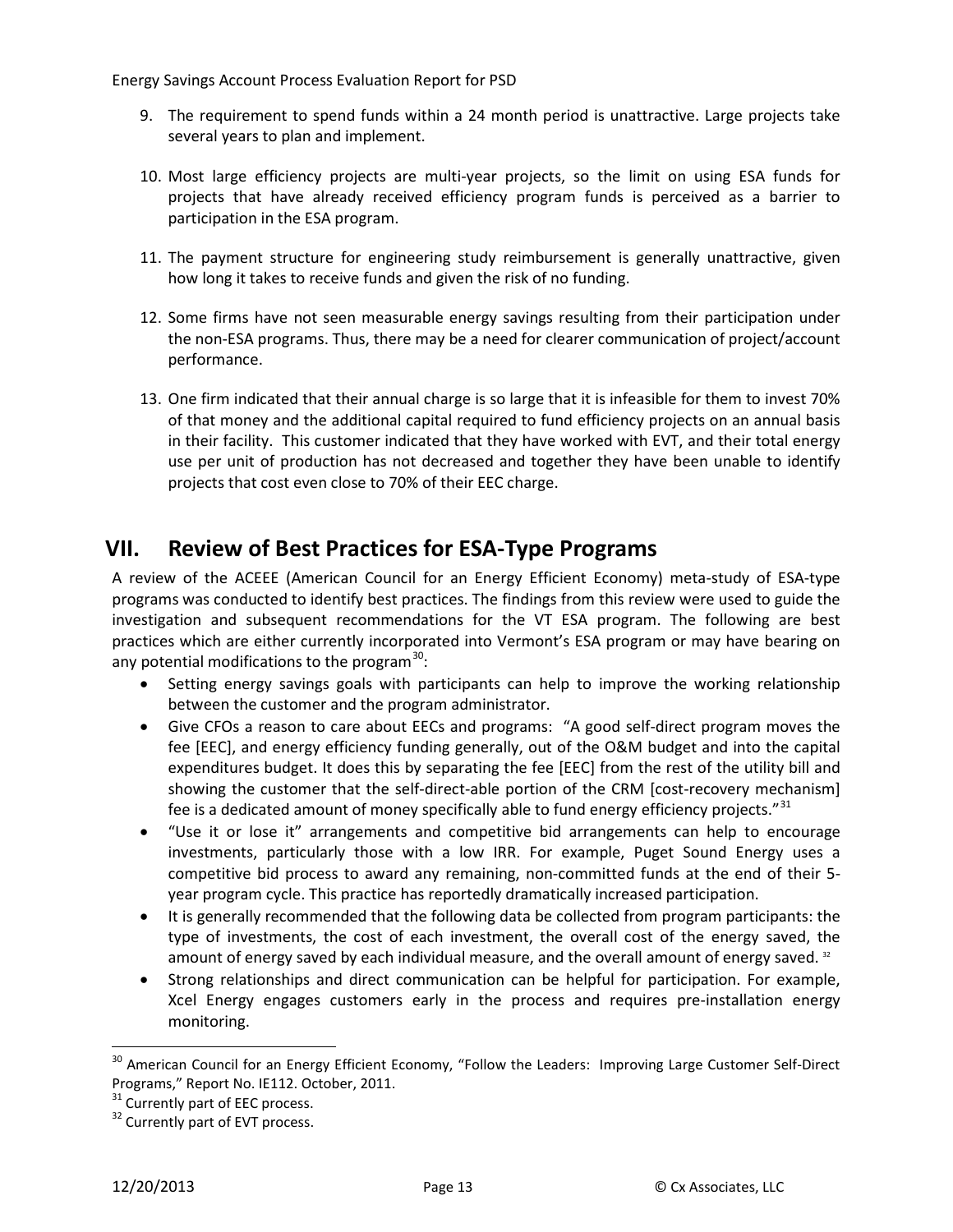• Program success may be more directly measured by energy savings rather than expenditures or number of participants.

## <span id="page-15-0"></span>**VIII. Recommendations**

The following recommendations have been developed out of the evaluation interviews and research into efficiency program best practices. These recommendations encompass improvements to both the program design and program administration. The recommendations are organized under the following categories: Administration, Program Design and Evaluation In each section, the recommendations are organized with the highest priority recommendation first.

#### <span id="page-15-1"></span>*A. Administration*

- 1. Finding: Participants don't always receive ESA statements
	- *Recommendations: Ensure the statements are sent to the correct person and investigate the viability of providing online access to ESA account information to eliminate the need for mailed or emailed statements.*
- 2. Finding: potential participants were not fully aware of the ESA and those that were aware found it difficult to compare ESA and non-ESA program benefits.
	- *Recommendation: Provide customers with more frequent and accessible information regarding the ESA option including:*
		- o *A side-by-side comparison between the ESA and other incentive programs.*
		- o *Annual outreach from EEUs explaining the ESA option, similar to the initial outreach communication at the program inception.*
- 3. Finding: There is no ESA specific reporting of customer or program savings.
	- *Recommendation: enhance the monthly statement to ESA customers to include project information including project costs, savings, incentives and net payback. This will help customers understand the benefits they are receiving through the ESA and will support future evaluations.*
- 4. Finding: Monthly reporting is onerous for the participants and the EEUs.
	- *Recommendation: Investigate the feasibility of automated electric utility reporting of monthly ESA charges to the customer and the EEU to streamline access to the EEU of the monthly EEU charge and minimize impact on customers.*

#### <span id="page-15-2"></span>*B. Program Design*

1. Finding: In order to effectively "self-direct" funds, customers need to invest money in planning and include projects in their capital budgets to ensure funding is available to overcome the 18 month investment threshold for ESA funds. Two years is inadequate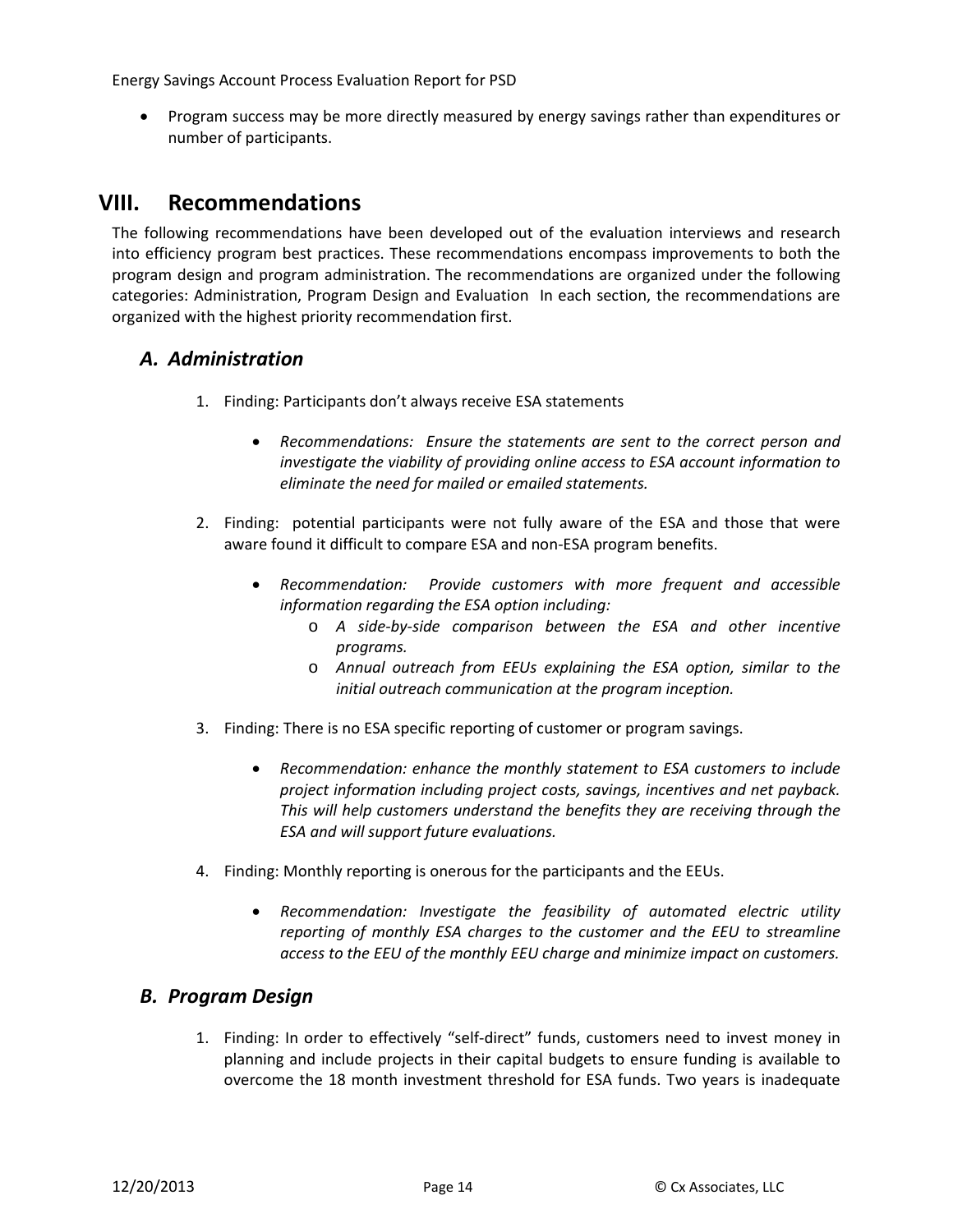for the development and funding of large projects; planning would support longer term assessment and funding for efficiency investments.

- *Recommendation: Support the integration of ESA project funding and energy savings with participant's capital budgeting by allowing ESA fund expenditure for the development of a customer specific Energy Efficiency Investment Plan (EEIP) that can be incorporated into the business capital budget.*
	- o *Earmark a percentage of participant's ESA funds for developing the EEIP documenting fund expenditures and capital investments necessary to procure energy savings.*
	- o *The EEIP should be conducted soon after approval of eligibility in the program and should provide an opportunity for a participant to assess continuation of participation.*
	- o *Require plans to be completed within first year of ESA participation.*
	- o *Tie funds available to support planning costs to both a reasonable threshold that will support planning and the customer specific ESA contribution.*
	- o *Use filed EEIPs to guide customer specific modifications to the 2 year period for expenditure of ESA funds.*
	- o *Under this process, a modification of the 18 month payback is not recommended.*
- 2. Finding: There was mixed feedback regarding whether the 18 month payback criteria represents a barrier to participation. Review of participant projects indicates that the one submitted project that did not receive funding had a payback of about four months; easing the payback threshold would be unlikely to result in incentives for such projects. Other programs outlined in the ACEEE paper have thresholds of 12 months.

The intent of the ESA program is to support relatively large and complex efficiency projects for larger customers. The largest customers interviewed reported internal investment criteria consistent with or greater than the 18 month threshold.

- *Recommendation: The evaluation team recommends retaining the 18 month payback requirement in the ESA program design at this time. The 18 month payback criterion is not perceived as a barrier to participation by larger, more sophisticated firms/facilities that would be most suited to take advantage of the ESA. The ESA projects to date are less cost effective than the comparable programs implemented by Efficiency Vermont and reducing the payback criteria would further reduce the comparative cost effectiveness of the ESA savings.*
- 3. Finding: EVT provides a higher level of support and assistance to ESA participants than is typical for this type of program. Enabling ESA participants to maximize their incentives by choosing between custom analysis and prescriptive incentive programs with deemed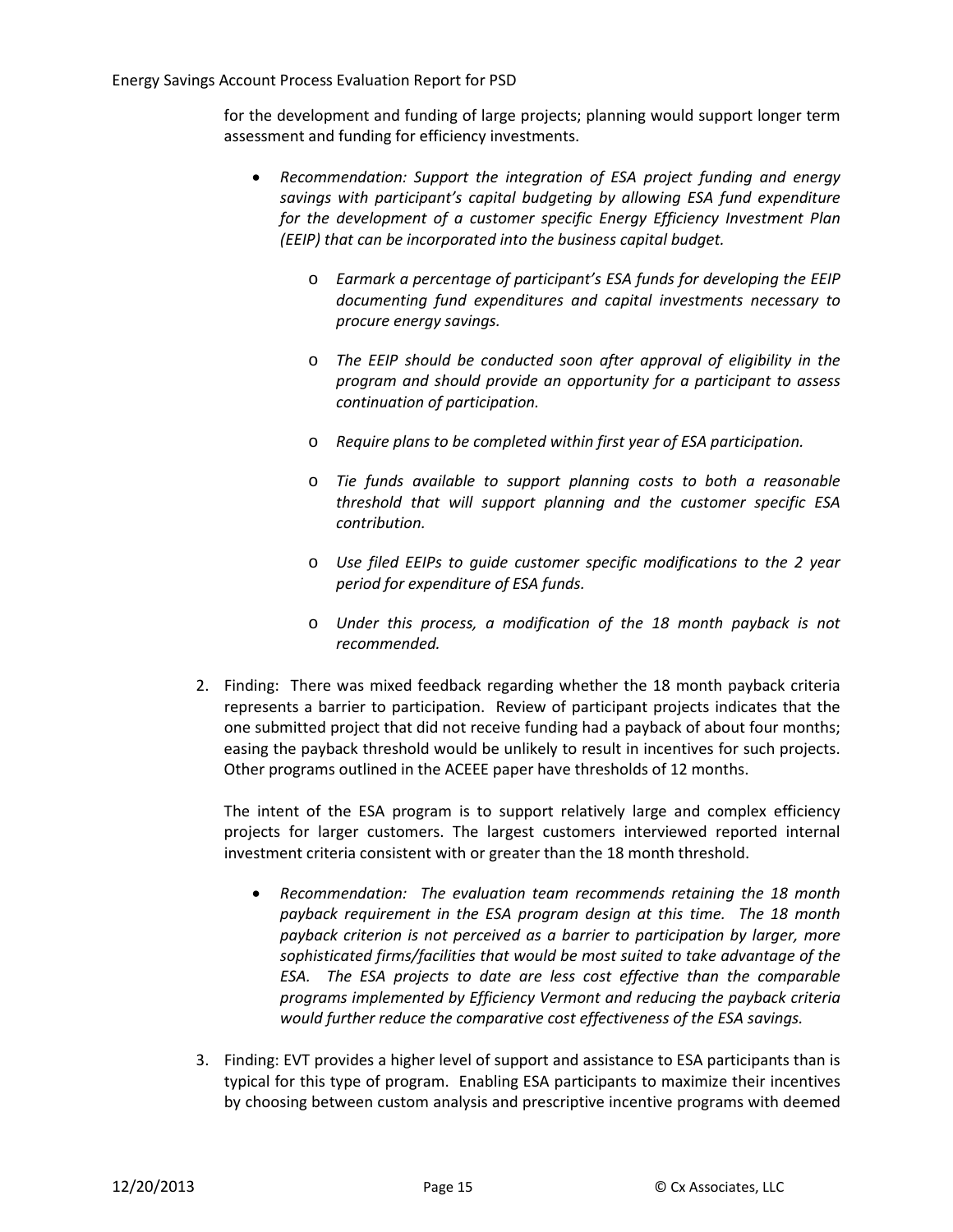savings could reduce the cost efficiency that is intended to result from a self-direct type program and introduce more complexity in program administration. For instance, one lighting project that received significant incentives under the ESA would have received significantly lower incentives under a prescriptive option and another did not qualify for any incentives due to a quick payback. Introducing a prescriptive option would result in the need to choose which option applies for each project, increasing costs and the likelihood of disagreement between the participant and the program administrator.

- *Recommendation: Maintain the ESA as a custom self-direct program with no access to prescriptive incentives. Enabling ESA participants to participate in prescriptive incentive programs blurs the lines of participation - The ESA is intended to be a self-direct program in which the participants identify and implement cost effective efficiency measures that meet the program criteria.*
- 4. Finding: customers are not encouraged and may not undertake engineering studies to help identify opportunities for savings due to the lack of reimbursement under the ESA.
	- *Recommendation: For engineering studies, provide a percentage of funds upfront and a percentage of funds for reimbursement after measures are implemented, similar to the reimbursement strategy for non-ESA programs. The up-front funding would help to reduce the funding risk for projects that do not screen or are not undertaken for other reasons and may help to increase project development and participation.*
- 5. Finding: Customers in Vermont are small relative to those in other states and may not have the internal capacity to manage ESA funds effectively.
	- *Recommendation: Consider developing a mechanism to fund a position such as an energy manager within a customer facility using ESA funds. This would support job growth as well as energy efficiency and potentially enable some of Vermont's largest customers to take a more proactive role in energy efficiency investments.*
- 6. Finding: Restrictions regarding participation in the ESA for projects that may have received prior funding from the EEU are unclear. Specifically the following requirement: "Customer projects that have received incentive payments from an EEU prior to the initiation of a customer's ESA shall not be projects that are eligible for reimbursement as a qualified expense." It is unclear whether this pertains to projects that received EEU funding for an engineering study, new buildings that received EEU incentives and then wish to participate in the ESA, etc.
	- *Recommendation: Clarify or modify this criteria to ensure that participants in the new construction program and those with multi-year, multi-phase projects that have received past support from the EEU can participate in the ESA Program.*
- 7. Finding: Active participants receive significant support from EVT, but are challenged in using their available ESA funds in efficiency investments.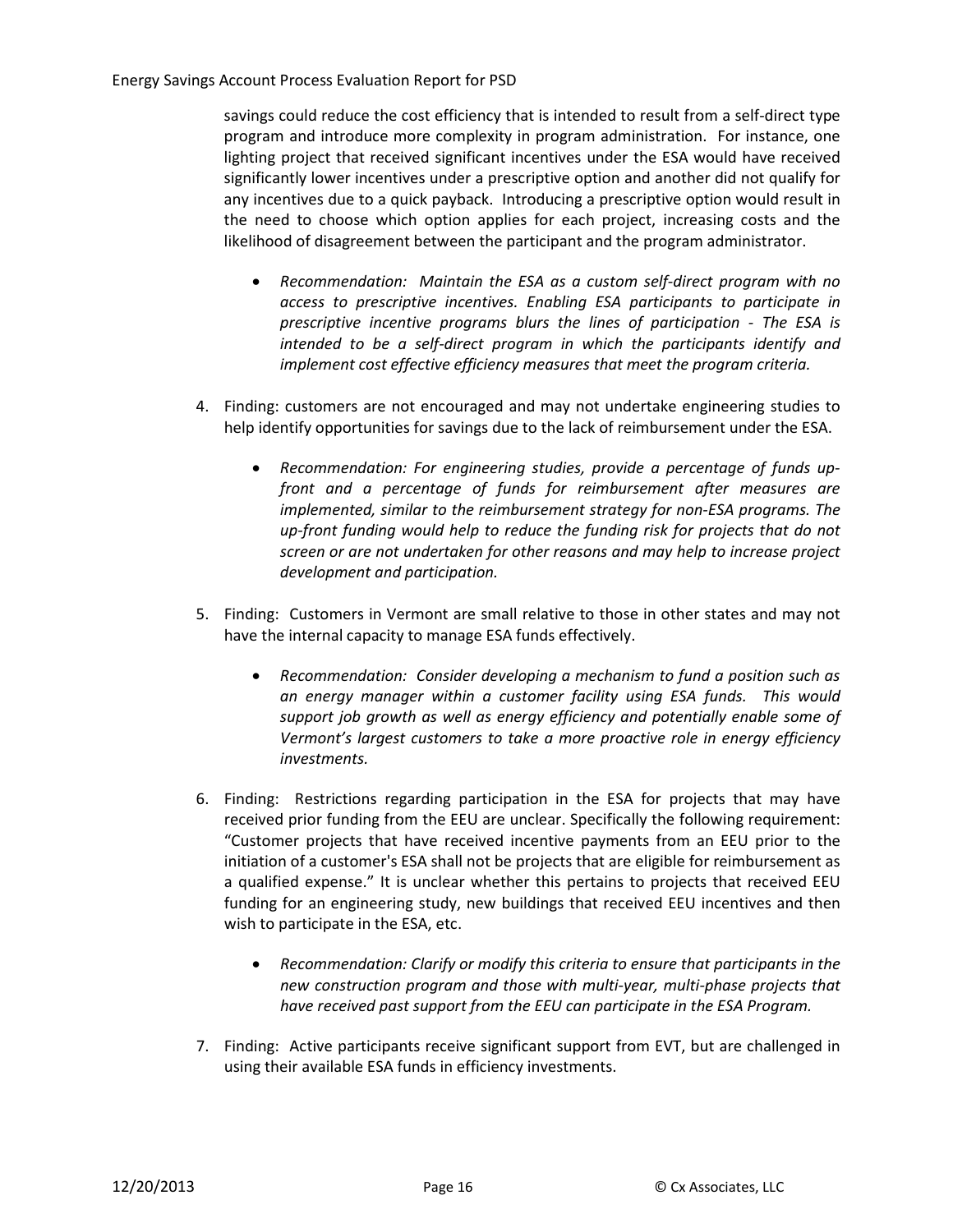- *Recommendation: Consider raising the threshold for minimum firm size, which is currently defined as customers that have made payments to the EEC of at least \$5,000 per year. Small firms have much fewer funding resources to apply toward projects and face a greater difficulty in utilizing ESA funds. A higher, minimum firm size may help to improve the overall success rate of the program and enable customers to engage independently in implementing efficiency as is typically the protocol for self-direct programs.*
- *Recommendation: Investigate setting-aside forfeited funds for competitive bidding between participants. This could help to motivate more participation and put more funds to productive use within the ESA program.*

#### <span id="page-18-0"></span>*C. Evaluation*

- 1. Finding: The lack of ESA goals and reporting results in qualitative program evaluation against subjective criteria.
	- *Recommendations: Develop/define program goals for ESA program. This will provide a basis against which to assess program performance and will help guide future enhancements to the program design. Currently, the stated objectives of the ESA program are generic to all incentive programs, which is to encourage participation in energy efficiency programs and provide access to cost effective incentives. The only discernable objective that is unique to the ESA program is the leverage the knowledge and expertise of customers.*
		- o *One potential goal is to increase customer awareness of the ESA program. Progress toward this goal could be measured via a brief EEUadministered survey as part of regular communications with clients.*
		- o *Another possible goal from the best practice research is a program savings goal. Establishing savings goals requirements for participants could be useful for both participants and the EEU.*
- 2. Finding: Efficiency Vermont claims savings for projects that did not receive incentives under the ESA. This evaluation did not perform in depth investigation of the basis for the EEU's claiming these savings; however the research did indicate a significant level of engagement with the customer that could likely justify the savings claim.
	- *Recommendation: Future evaluation scope should include research into the appropriateness of the EEUs claiming savings under the ESA for measures that do not receive incentives under the Program. This should include requiring the EEU to identify such projects up front and providing supporting documentation regarding the practice. The evaluator should verify the EEU's reported engagement and influence on the measures with the participants.*
	- •